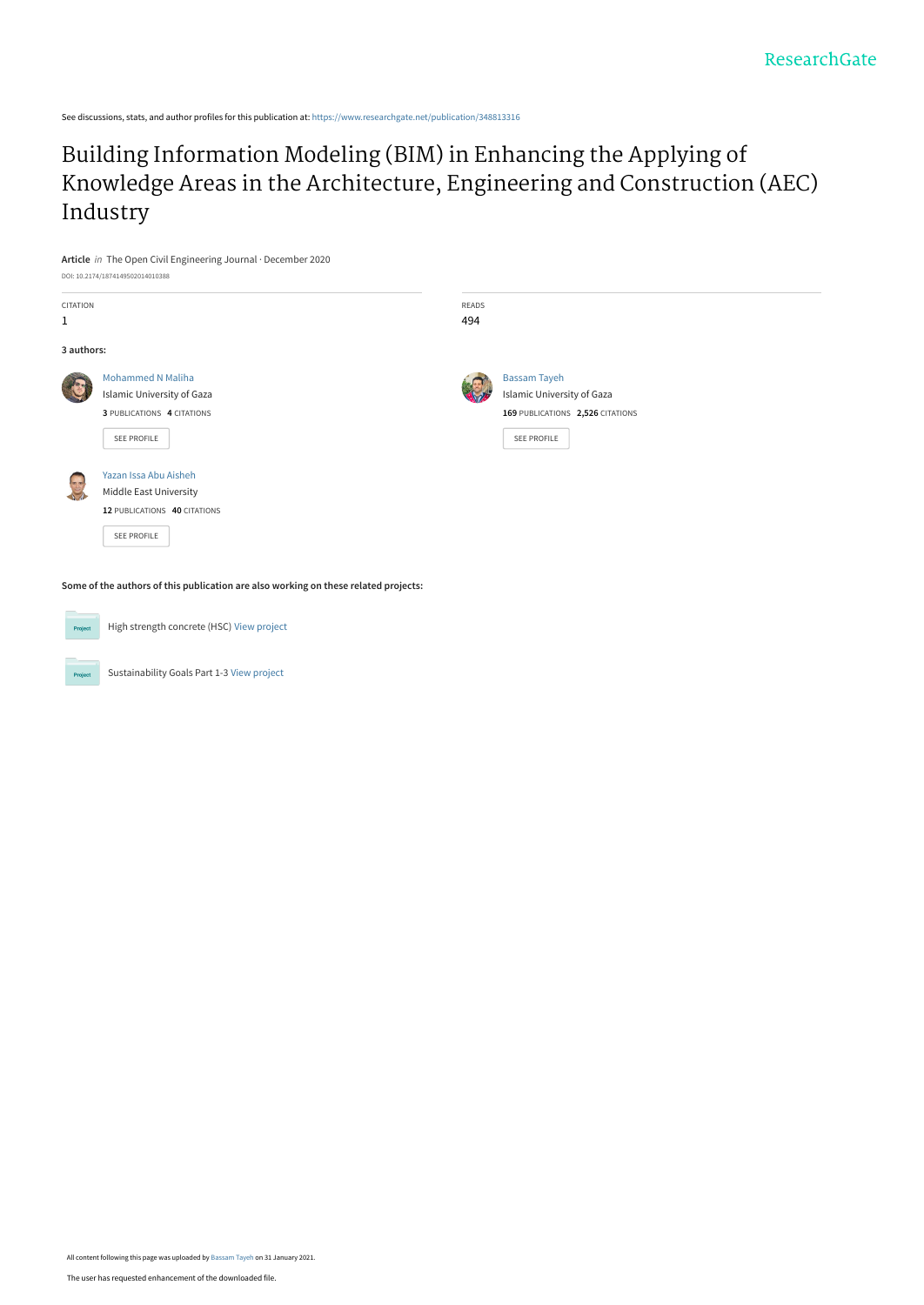#### **388**



# **RESEARCH ARTICLE**

# **Building Information Modeling (BIM) in Enhancing the Applying of Knowledge Areas in the Architecture, Engineering and Construction (AEC) Industry**

Mohammed N. Maliha<sup>[1](#page-1-0)</sup>, Bassam A. Tayeh<sup>1,[\\*](#page-1-1)</sup> and Yazan I. Abu Aisheh<sup>[2](#page-1-2)</sup>

<span id="page-1-2"></span><span id="page-1-0"></span>*<sup>1</sup>Civil Engineering Department, Faculty of Engineering, Islamic University of Gaza, Gaza, Palestine <sup>2</sup>Civil Engineering Department, Middle East University, Amman, Jordan*

# **Abstract:**

# *Background:*

The Architecture, Engineering, and Construction (AEC) industry is one of the sectors that contribute the most to the Palestinian economy. However, it now suffers from many problems, one of which is not adopting new innovations, such as Building Information Modeling (BIM). BIM recently achieved far reaching consideration in the AEC industry.

#### *Aim:*

This research aimed to understand the contribution of BIM to the enhancement and application of Knowledge Areas (KAs) in the AEC industry in Palestine.

#### *Methods:*

A quantitative survey was utilized in the pilot study. Thirty copies of the questionnaire were dispersed to respondents from the target group. The completed questionnaires were analyzed to test for statistical validity and reliability. After the pilot study, the questionnaire was validated and dispersed to the entire sample, comprising respondents from the target group who were selected by convenience sampling. Eighty copies of the questionnaire were dispersed, and 71 copies of the questionnaire were obtained from the respondents with a response rate of 88.8%.

#### *Results:*

To draw meaningful results, the gathered information was analyzed by utilizing quantitative data analysis techniques, including the RII, Pearson correlation analysis, and Factor analysis.

### *Conclusion:*

The results illustrated the extent of enhancing the application of KAs in the AEC industry using BIM technology from the highest to lowest as follows: Cost Management (CM), Time Management (TM), Resource Management (REM), Procurement Management (PROM), Scope Management (SCM), Stakeholder Management (STM), Integration Management (IM), Quality Management (QM), Communication Management (COM), Risk Management (RM), and Safety Management (SM). As an example, BIM is effectively applied to each KA, and high efficiency is achieved when BIM is applied to TM by 4D modeling; to CM by 5D modeling; to REM by collaboration; to PROM by quantity takeoff; to SCM by element-base; to STM and IM by using integrated project delivery; to QM by using clash detection; to COM by centralized, structured data management, and information flow; to RM by constructability; and to SM by automated safety code checking.

**Keywords:** BIM, Time management, Resource management, Procurement management, Scope management, Stakeholder management, Integration management, Quality management, Communication management, Risk management, Safety management.

| $\overline{\phantom{a}}$<br>Received<br>TRIOTY.<br><b>Exicle</b> in | 2020<br>20<br>August<br>Revised | 2020<br>Accepted:<br>. Jetober | 2020<br>$20^{\circ}$<br>November<br>--- |
|---------------------------------------------------------------------|---------------------------------|--------------------------------|-----------------------------------------|
|---------------------------------------------------------------------|---------------------------------|--------------------------------|-----------------------------------------|

# **1. INTRODUCTION**

In Palestine, the construction industry is considered one of the main sectors that contribute enormously to the Palestinian economy [[1](#page-13-0)].

<span id="page-1-3"></span><span id="page-1-1"></span>\* Address correspondence to this author at the Department of Civil Engineering Islamic University of Gaza, Gaza, Palestine; E-mail: [btayeh@iugaza.edu.ps](mailto:btayeh@iugaza.edu.ps)

The construction sector has played a crucial role in extending job opportunities for the Palestinian labor force. Moreover, its expansion has generated many jobs for skilled, semi-skilled, and unskilled workers. Since the establishment of the Palestinian National Authority in 1994, the construction projects implemented by public and private sectors have supported the development of numerous related industries.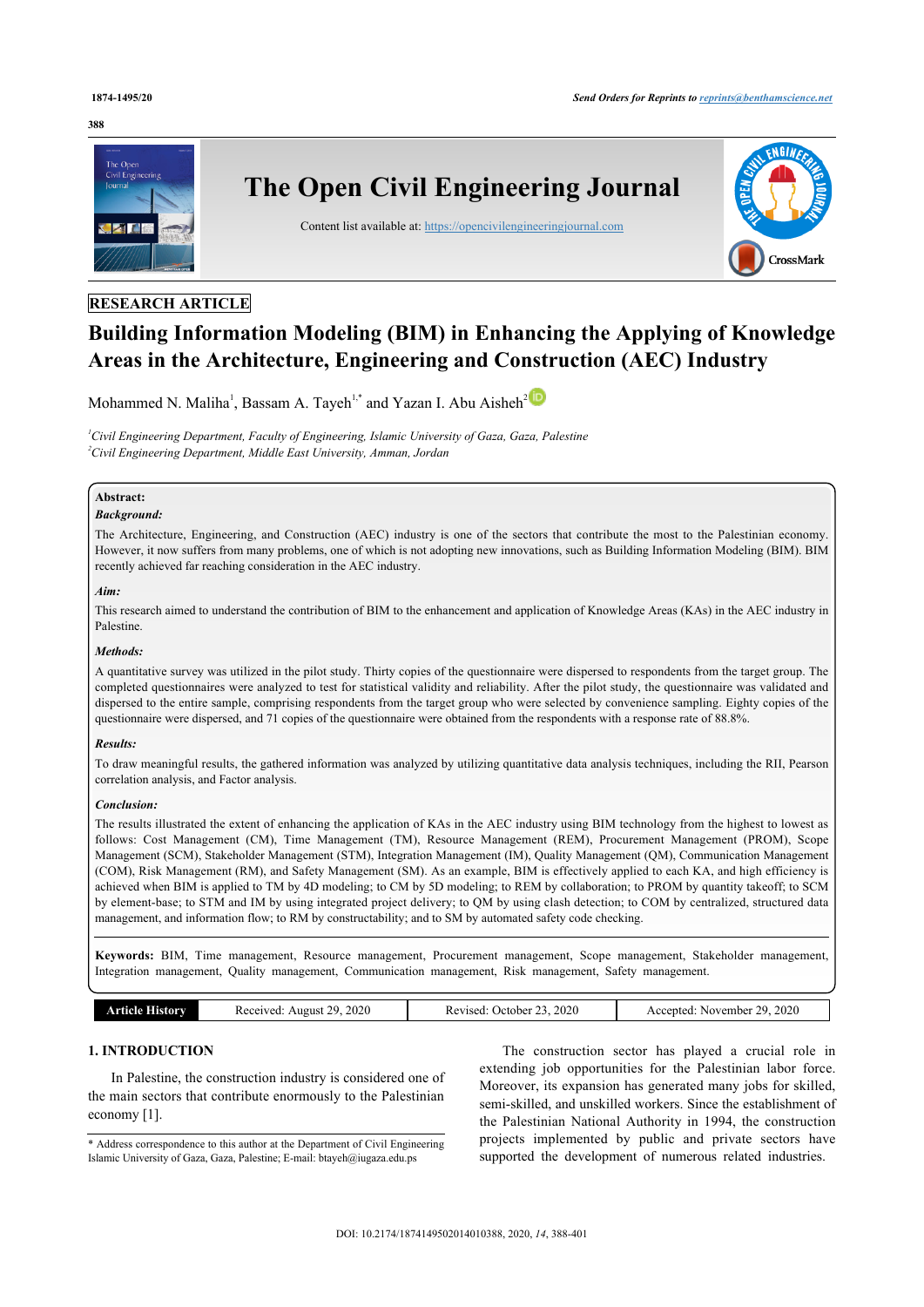*Building Information Modeling (BIM) in Enhancing the Applying of Knowledge The Open Civil Engineering Journal, 2020, Volume 14* **389**



Fig. (1). Hypotheses model.

Its 33% share of the total local production is significant and influences economic, social, educational, and other professional sectors [\[2\]](#page-13-1).

The data from the Palestinian Central Bureau of Statistics showed that the average contribution of the construction industry to the Palestinian gross domestic production ranged from 5.6% to 6.8% from 2017 to 2018 [[3](#page-13-2)], and 11.6% of the total workforce in 2007 [\[4\]](#page-13-3). On the economic activity level, the value-added construction activities were 16.7% during 2020 compared with that in 2019[[5](#page-13-4)]. However, the construction projects in the Gaza Strip suffer from many complex issues because of the fragmented nature of the construction industry and the lack of knowledge sharing, as well as communication, among different professionals and stakeholders. In addition, the increasing cost of construction projects remains the greatest problem the construction industry is currently facing in the Gaza Strip[[6](#page-13-5)]. Thus, the construction firms' adoption of knowledge areas would be pivotal in the overall development and success of the industry [[7](#page-13-6)].

<span id="page-2-0"></span>Project managers can design construction projects virtually by parametric modeling to escape probable pitfalls. This kind of modeling was greatly adopted by manufacturing companies to design, engineer, and manufacture products. In 1990s, the construction industry set up the foundation of object-oriented building product modeling. An increasing trend of adopting Building Information Modeling (BIM) among construction firms is currently observed worldwide. Construction companies now appreciate the benefits of this technology. The concept of BIM can bridge the gap of labor efficiency. To note some prominent examples in which BIM has been utilized, we can refer to Walt Disney Concert Hall and Shanghai Tower, and of course, some other less prominent and more personal projects. Although BIM has a great rate of usage in developed countries, companies are not inclined to use it in a developing country like Iran [[8\]](#page-13-7). This study aimed to understand the contribution of BIM technology to the enhancement of the application of the Knowledge Areas (KAs) in the AEC industry based on this high effectiveness and efficiency when applied to each KA by testing these hypotheses (Fig. **[1](#page-1-3)**).

Based on that, its found that, for example, BIM will enhance Time Management (TM) by 4D modeling; Cost Management (CM) by model-based quantity take-off, cost planning, accurate and realistic cost estimation and flexibility, and faster computation of cost; Resource Management (REM) by collaboration; Procurement Management (PROM) by quantity take-off; Scope Management (SCM) by element-base; Stakeholder Management (STM) and Integration Management (IM) by integrated project delivery; Quality Management (QM) by clash detection; Communication Management (COM) by centralized, structured data management, and information flow; Risk Management (RM) by model-based analysis of possible hazards and particular risk scenarios and spatial visualization; and Safety Management (SM) by automated safety code checking.

### **2. LITERATURE REVIEW**

A project is a temporary endeavor undertaken to create a unique product, service, or result [\[9\]](#page-13-8). As the project manager, it needs to rely on project management knowledge and general management skills. Here, the thinking of the items, such as the ability to plan, execute, and control the project properly and bring a successful conclusion along with the ability to guide the project tea[m to](#page-13-9) achieve project objectives and balance project constraints [10].

BIM is a process that generates and manages digital representations of buildings that present both physical and functional characteristics. Companies that plan, design, construct, operate, and maintain diverse infrastructures use BIM to make reliable decisions about the building from construction to demolition; BIM software allows engineers to crea[te a](#page-13-10) building on the computer before constructing it on the field [11].

The maturity levels are mea[nt t](#page-13-11)o be the degrees of BIM capacity in adoption and delivery [12].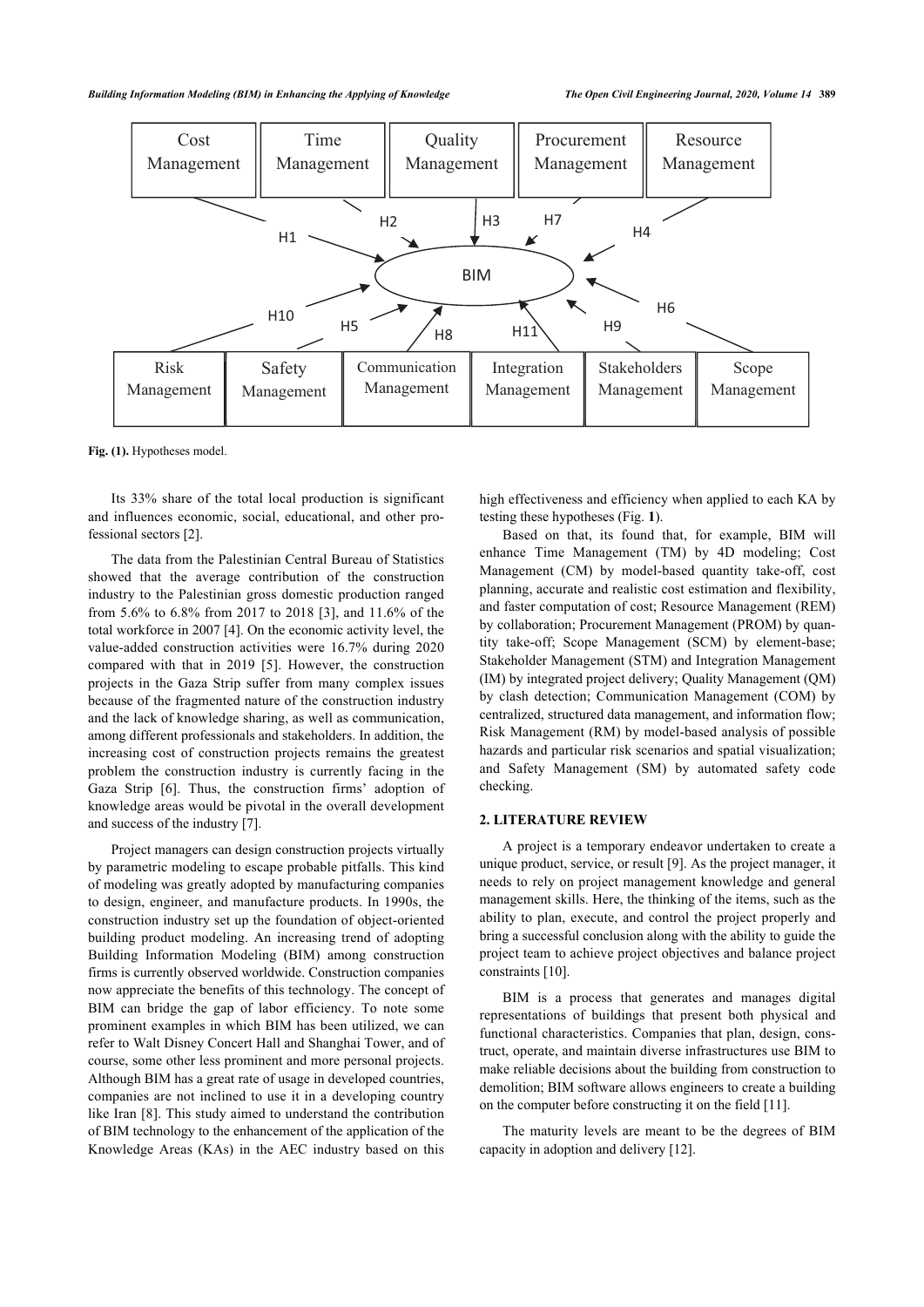#### **390** *The Open Civil Engineering Journal, 2020, Volume 14 Maliha et al.*



**Fig. (2).** Maturity Levels.

Although most companies that use BIM are in level 2, while some companies are in level 3 [\[13](#page-13-12)]. The maturity levels of BIM are shown (Fig. **[2](#page-2-0)**) below [\[14](#page-13-13)]:

The project team can deal and interact with a unified model when a composite model is built from an amalgam of various disciplines' models. By having this capability and through the different phases of a construction project, BIM can coordinate the design, analysis, and construction activities of a project, thereby enhancing the integrity of projects [[15\]](#page-13-14).

BIM models generally are composed of objects and not geometries, such as line and surface. Thus, the whole model can be divided into a specific number of smaller objects. This breakdown allows the achievement of a defined and clear scope of projects. The distinction between the elements will result in a better management design, estimation, and construction [[16\]](#page-13-15).

BIM has recently attained widespread attention in the architectural, engineering, and construction industries. The design and construction schedules can be synchronized by linking the building model to the project schedule. BIM allows users to simulate the construction processes and display a virtual view of the building and the site. A BIM user can also generate accurate and reliable cost estimates *via* automatic quantity take-offs from the building model and can gain faster cost feedback on design changes [\[17](#page-13-16)].

BIM represents a new paradigm within AEC that encourages the integration of the roles of all stakeholders on a project. This integration can potentially bring about greater efficiency and harmony among players, who all too often in the past saw themselves as adversaries [\[18\]](#page-13-17); it can also enhance communication and collaboration among key stakeholders to increase productivity and to improve the overall quality of the final product (the building) [[19](#page-13-18)]. According to Arayici *et al*. [[20\]](#page-13-19), the collaboration among stakeholder can increase organizational capacities, which enhance the performance of the project management during the design and construction processes. However, each stakeholder of AEC sector has individual workflow and demands; thus, BIM value propositions differ. Usually, such propositions change based on

the specialization of a stakeholder or a phase of the building process (design, building supply, construction, and others).

The utilization of BIM for procurement purposes demands a very detailed model that includes all essential information to dispatch the tendering procedure, which is a noteworthy challenge[[21,](#page-13-20) [22](#page-13-21)].

For CM, which is referred to as BIM 5D, using BIM brings many opportunities and challenges associated with the need for local workflows modification in accordance with information modeling needs. It represents a modern tool for solving both technical and economic issues related to CPs. The up-to-date involvement of modern technologies and methods to find the most cost-effective way to determine construction costs is also underpinned by the ever-growing pressure of the society on the accuracy and transparency of published building prices in public CPs. In Czech Republic, information modeling is developing in almost all construction sectors and phases [\[23](#page-13-22)].

Likewise, the potential of BIM to support the transformation of design and construction processes is evident in the construction industry. Although BIM is considered helpful in improving design quality by eliminating conflicts and reducing rework, few studies have investigated the use of BIM throughout the project for construction quality control and efficient information utilization. The potential of BIM implementation in quality management lies in its ability to present multi-dimensional data, including design data and time sequence, due to the consistency of design data with quality data and construction process with quality control process [[24\]](#page-13-23).

The management of resources and waste in construction and demolition projects needs more effective, efficient, and economical solutions. The need for projects to include BIM in waste and REM is critical, particularly in enormous-scale construction[[25\]](#page-13-24).

Lately, the attention and issues concerning risks have increased inside the AEC industry with the gradual increase in the risk of hazards due to the expansion of structural unpredictability, growing project size, and new and complicated construction methods. Expertise and mathematics-based RM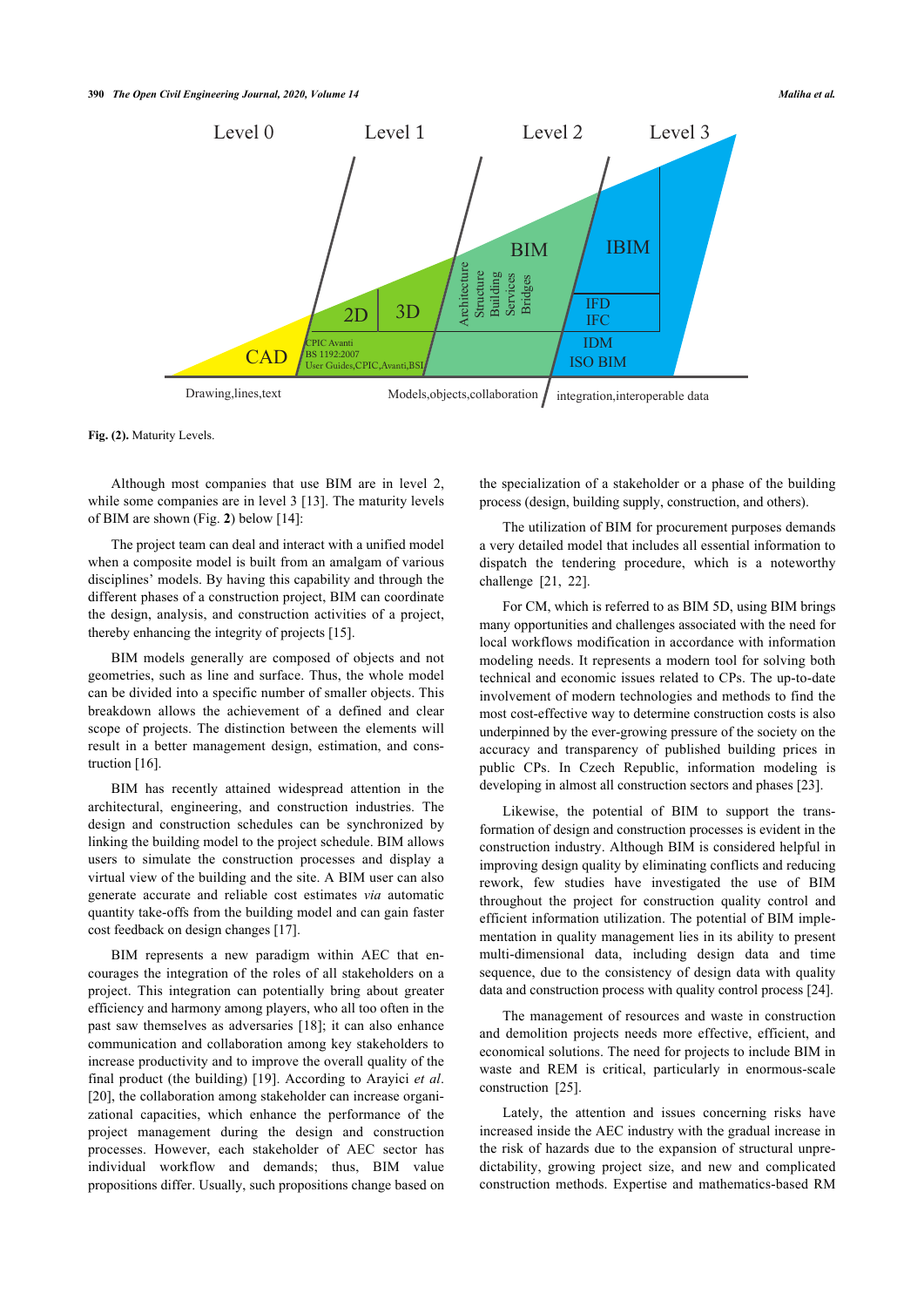methodology have a practical effect on enhancing the systematic RM of a project. To resolve these growing issues, BIM is anticipated to play the noteworthy role of integrating RM with the design, construction, and maintenance of a project [[26\]](#page-13-25).

The BIM safety project has led to new insights and solid outcomes, which serve as guides for corporations and analysis communities to succeed in the subsequent level. The construction sector with its requisite qualities and challenges, may provide a remarkable benchmarking chance to alternative business sectors[[27\]](#page-13-1).

Fig. (**[3](#page-4-0)**) summarizes the relation between Knowledge areas and BIM and how they are integrated.

# **3. METHODOLOGY**

This section portrayed the exhaustive embraced methodology of the study to analyze the impact of BIM technology on the knowledge area. It incorporated the main research framework for the research, sample size, and population as shown in Fig. (**[4](#page-4-1)**). The questionnaire design was detailed, including the initial draft that was altered and refined through a pilot study. Quantitative data analysis techniques, which incorporate Pearson correlation analysis and reliability test, were intended to be applied by the tools of SPSS. For the objectives of testing the research validity, reliability, and sufficiency of methods utilized in the analysis, distinctive statistical tests were utilized and clarified in detail. All the statistical tests affirmed the reliability and validity of the questionnaire.

Fig. (**[5](#page-5-0)**) shows the main steps of developing the survey followed by a detailed discussion for each step in the subsequent sections.

# **4. RESULTS AND DISCUSSION**

This section consists of results and discussion of BIM to Apply Knowledge Areas were grouped into 11 knowledge areas. These areas were subjected to the views of respondents. The descriptive statistics, *i.e.* Means, Standard Deviations (SD), t-value (two tailed), probabilities (P-value), Relative Importance Indices (RII), and finally the ranks were established.

#### **4.1. Cost Management**

# *4.1.1. Hypothesis #.1: H1: There is a positive relation among the CM area and BIM in the AEC industry in Palestine*

Table**1** shows that "Model based quantity take-off" is ranked in the first position by the respondents among the other factors in this group with a relative importance index (RII) of 86.20%, Test-value = 14.39, P-value =  $0.000 \leq$  LOS  $\alpha$ = 0.05. Also, the test sign is positive; thus, the mean factor is significantly greater than the hypothesized value. Based on the result that this factor takes the first rank from the viewpoint of respondents, the "Model based quantity take-off" is important in CM and can be performed with more effectiveness and efficiency with the use of BIM in the construction industry, as clearly illustrated in previous studies [[28,](#page-13-26) [29,](#page-13-27) [16,](#page-13-15) [17](#page-13-16)], thereby confirming that BIM will be an effective tool for achieving better quantity take-offs based on the model.

<span id="page-4-0"></span>

<span id="page-4-1"></span>**Fig. (3).** Knowledge areas *VS* BIM.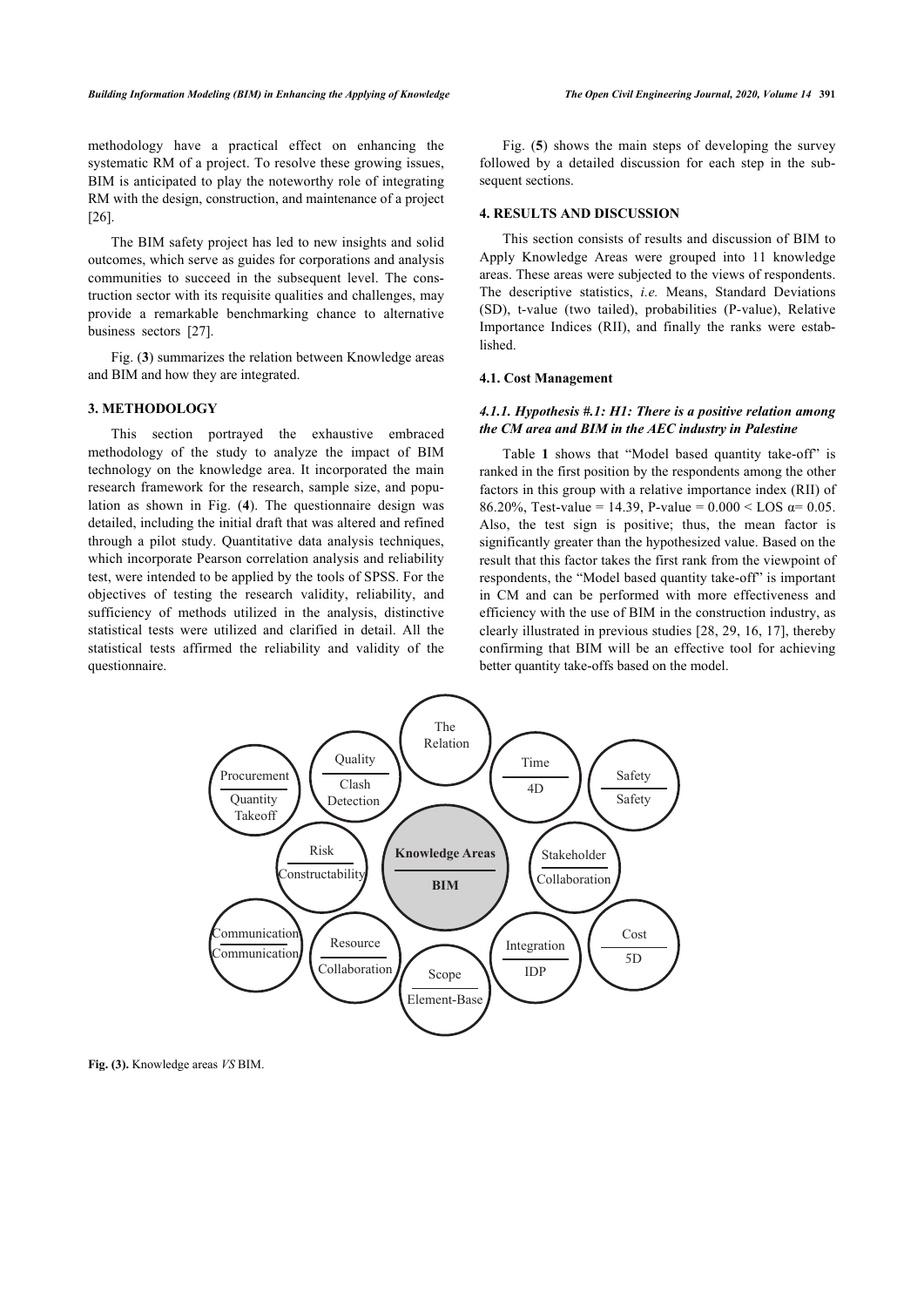

<span id="page-5-0"></span>Fig. (4). Framework of the research methodology.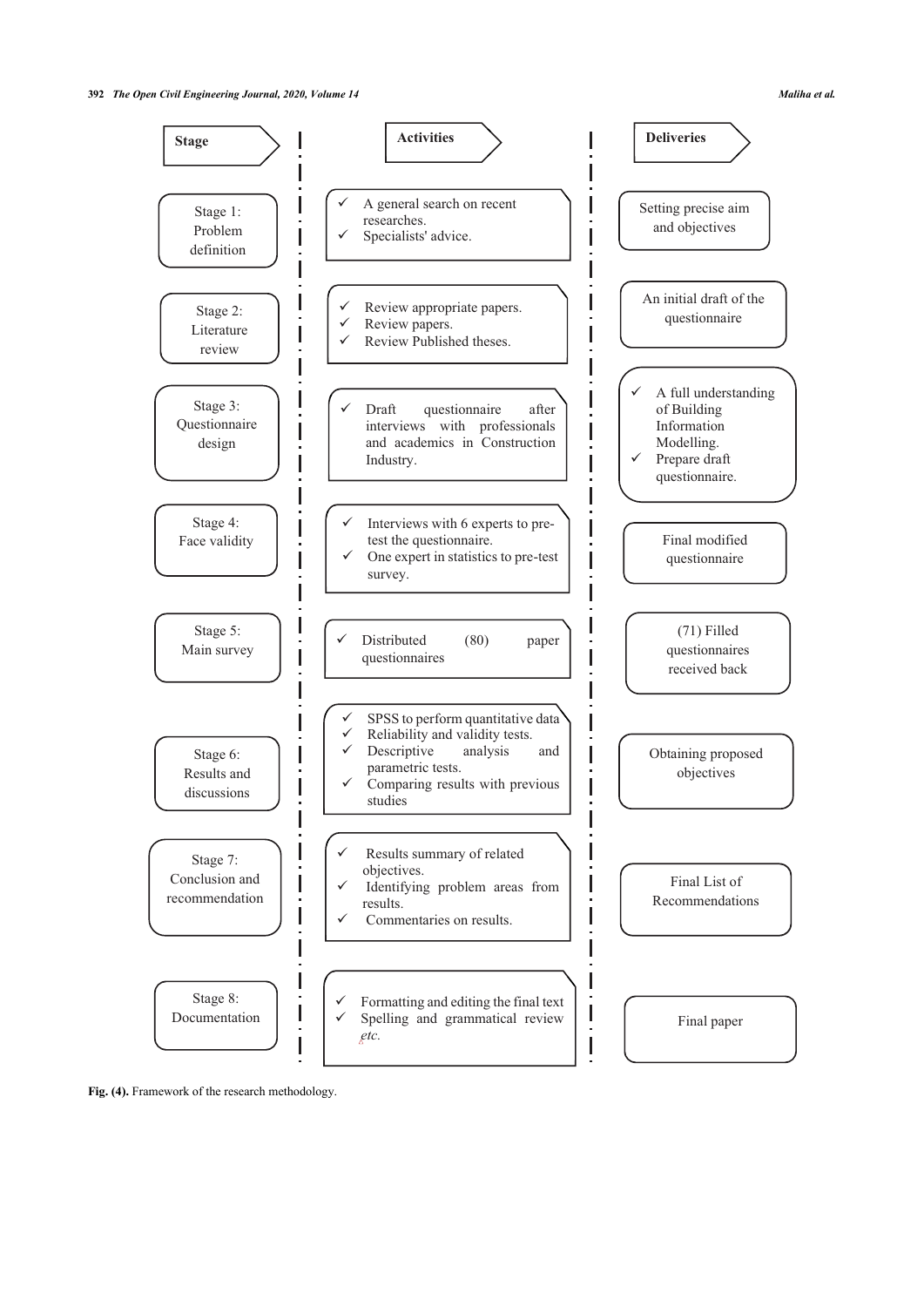

**Fig. (5).** Main steps of developing the survey.

# <span id="page-6-0"></span>**Table 1. RII and test values for (Cost Management).**

| $#$ . | <b>Item</b>                               | Mean | <b>Std. Dev</b> | RII(%) | <b>T-value</b> | P-value<br>Sig. | Rank |
|-------|-------------------------------------------|------|-----------------|--------|----------------|-----------------|------|
| 1.    | Model based quantity take-off             | 4.31 | 0.77            | 86.20  | 14.39          | 0.000           |      |
| 2.    | Cost planning                             | 4.21 | 0.81            | 84.23  | 12.61          | 0.000           |      |
| 3.    | Accuracy and Realistic of cost estimation | 4.17 | 0.91            | 83.38  | 10.82          | 0.000           | 3    |
| 4.    | Flexibility and Faster of cost            | 4.08 | 0.91            | 81.69  | 10.08          | 0.000           | ┑    |
| 5.    | Collaboration and Consistencies           | 4.11 | 0.84            | 82.25  | 11.20          | 0.000           | 4    |
| 6.    | Early cost decisions                      | 4.08 | 0.87            | 81.69  | 10.45          | 0.000           | 6    |
| 7.    | Higher productivity                       | 4.00 | 0.89            | 80.00  | 9.42           | 0.000           | 9    |
| 8.    | Real monitoring for cost                  | 4.10 | 0.78            | 81.97  | 11.91          | 0.000           |      |
| 9.    | Better cost control                       | 4.07 | 0.76            | 81.41  | 11.84          | 0.000           | 8    |
|       | All items                                 | 4.13 | 0.64            | 82.54  | 14.75          | 0.000           |      |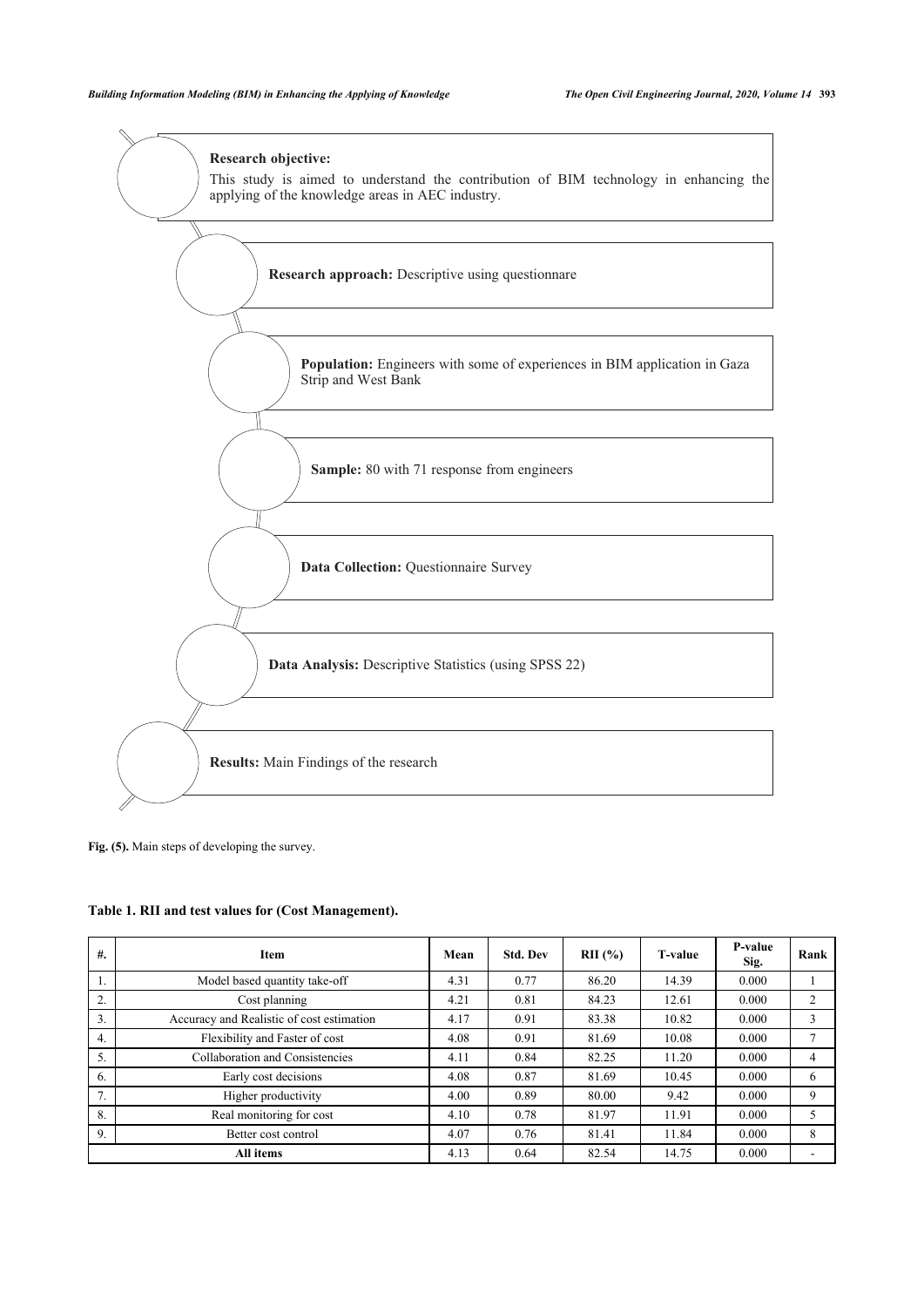"Higher productivity" was ranked in the last position by the respondents under this group with RII of 80.00%, Testvalue = 9.42, and P-value =  $0.000 \leq$  LOS  $\alpha$ = 0.05. Also, the test sign is positive. Thus, the mean factor is significantly greater than the hypothesized value. Based on the results, this factor takes the last rank from the viewpoint of respondents despite that "higher productivity" achieved high RII value. Based on the nature of understanding of respondents of this factor and on their experiences and knowledge in BIM in the construction industry, the majority of respondents proved that BIM increased the productivity. In a previous study[[30\]](#page-13-28), findings clearly showed that BIM achieved higher productivity.

Regarding the whole group of "Cost Management" with RII of 82.54%, Test-value =14.75, and P-value =  $0.000 <$  LOS  $\alpha$ = 0.05, the sign of the test is positive. Thus, the mean of this group is significantly greater than the hypothesized value. Based on the result that this group takes the second rank from the viewpoint of respondents, the important achievement for BIM in this area is the diminishing of the waste and rework in all project phases from the initiating phase to the closing phase in AEC industry. As a result, the hypothesis stated is accepted, thereby confirming that BIM will enhance the capabilities of project managers to apply CM in the AEC industry. This finding is consistent with the outcomes of previous studies [[23](#page-13-22), [28](#page-13-26) - [39](#page-13-29), [16,](#page-13-15) [17](#page-13-16)].

# **4.2. Risk Management**

# *4.2.1. Hypothesis #.2: H1: There is a positive relation among the RM area and BIM in the AEC industry in Palestine*

Table **[2](#page-7-0)** illustrates the results of "Reduce financial risk and risk related schedule." Based on the table, this factor takes the first rank from the viewpoint of respondents, thereby clearly showing the importance of "Reduce financial risk and risk related schedule" in RM. The financial and time aspects are critical in any project, because any risk that can affect one of them can lead to the failure of the entire project. This means BIM is an effective tool for dealing with this issue and gives satisfactory results. These findings are consistent with the outcomes of previous studies [[40](#page-13-30), [41\]](#page-13-31), thereby confirming that BIM will be an effective tool for reducing financial risk and risk-related schedule.

The factor "Reduce contingencies" takes the last rank from the viewpoint of respondents, even if it had a high RII of

74.37%. This result means that BIM assists in diminishing the alternative plans in the projects, thereby helping managers apply this model to this area with more efficiency and effectiveness because alternative plans appear when high risk and approximation are present. This finding is clearly illustrated in a previous study[[30](#page-13-28)], confirming that BIM reduces contingencies based on managers' experiences and knowledge.

The whole group of "Risk management" takes the tenth rank from the viewpoint of respondents. The RII for this factor is high, but this does not mean that BIM does not help in alleviating the risk or managing it. This ranking was due to the fact that the experiences and knowledge of respondents in the RM area in Palestine are insufficient; thus, the RM area receives less attention and concern. However, previous studies [[16](#page-13-15), [18,](#page-13-17) [29,](#page-13-27) [30](#page-13-28), [38,](#page-13-32) [40,](#page-13-30) [42](#page-13-33) - [44](#page-14-0)] showed that BIM is a powerful tool to deal with RM in the construction industry. As a result, the hypothesis stated is accepted, thereby confirming that BIM will enhance the capabilities of project managers in applying RM to the AEC industry.

#### **4.3. Time Management**

# *4.3.1. Hypothesis #.3: H1: There is a positive relation between the TM area and BIM in the AEC industry in Palestine*

Table **[3](#page-8-0)** illustrates the results for the factor of "Maintain the construction schedule," which takes the first rank from the viewpoint of respondents. This ranking means that this factor has high momentum from respondents, thereby supporting the benefit of BIM to this area, as clearly illustrated in previous studies [[18,](#page-13-17) [31](#page-13-34), [37](#page-13-35), [45\]](#page-14-1). Previous and current studies confirm how BIM will be an effective tool for maintaining the construction schedule.

"Reduce time and mitigates delays" takes the last rank from the viewpoint of respondents even if the factor "Reduce contingencies" has a high RII of 83.66% and even if this RII is near that of "Maintain the construction schedule." This finding clearly illustrates the important advantage of BIM to this area in the construction industry by diminishing the delays and enhancing the benefit from the time available in the project. This finding is consistent with the outcomes of another study [[30](#page-13-28)], thereby proving that BIM reduces time and mitigates delays.

| #.                        | Item                                                                     |      | Mean Std. Dev RII (%) T-value |       |       | $ P-value $ Rank<br>Sig. |   |
|---------------------------|--------------------------------------------------------------------------|------|-------------------------------|-------|-------|--------------------------|---|
| $\overline{1}$ .          | Risk assessment and mitigation                                           | 3.87 | 00.                           | 77.46 | 7.37  | 0.000                    |   |
| $\overline{2}$ .          | Model - based analysis of possible hazards and Particular Risk scenarios | 3.86 | 0.93                          | 77.18 | 7.78  | 0.000                    |   |
| $\overline{\overline{3}}$ | Spatial visualization                                                    | 3.85 | l.02                          | 76.90 | 6.96  | 0.000                    | 6 |
| 4.                        | Reduce financial risk and risk related schedule                          | 4.00 | 0.76                          | 80.00 | 11.15 | 0.000                    |   |
| $\overline{5}$            | Reduce contingencies                                                     | 3.72 | 0.99                          | 74.37 | 6.12  | 0.000                    |   |
| $\overline{6}$ .          | Raise opportunity                                                        | 3.97 | 0.83                          | 79.44 | 9.90  | 0.000                    |   |
| $\overline{7}$ .          | Decision making                                                          | 3.94 | 0.84                          | 78.87 | 9.43  | 0.000                    |   |
|                           | All items                                                                | 3.89 | 0.72                          | 77.75 | 10.34 | 0.000                    |   |

# <span id="page-7-0"></span>**Table 2. RII and test values for (RM).**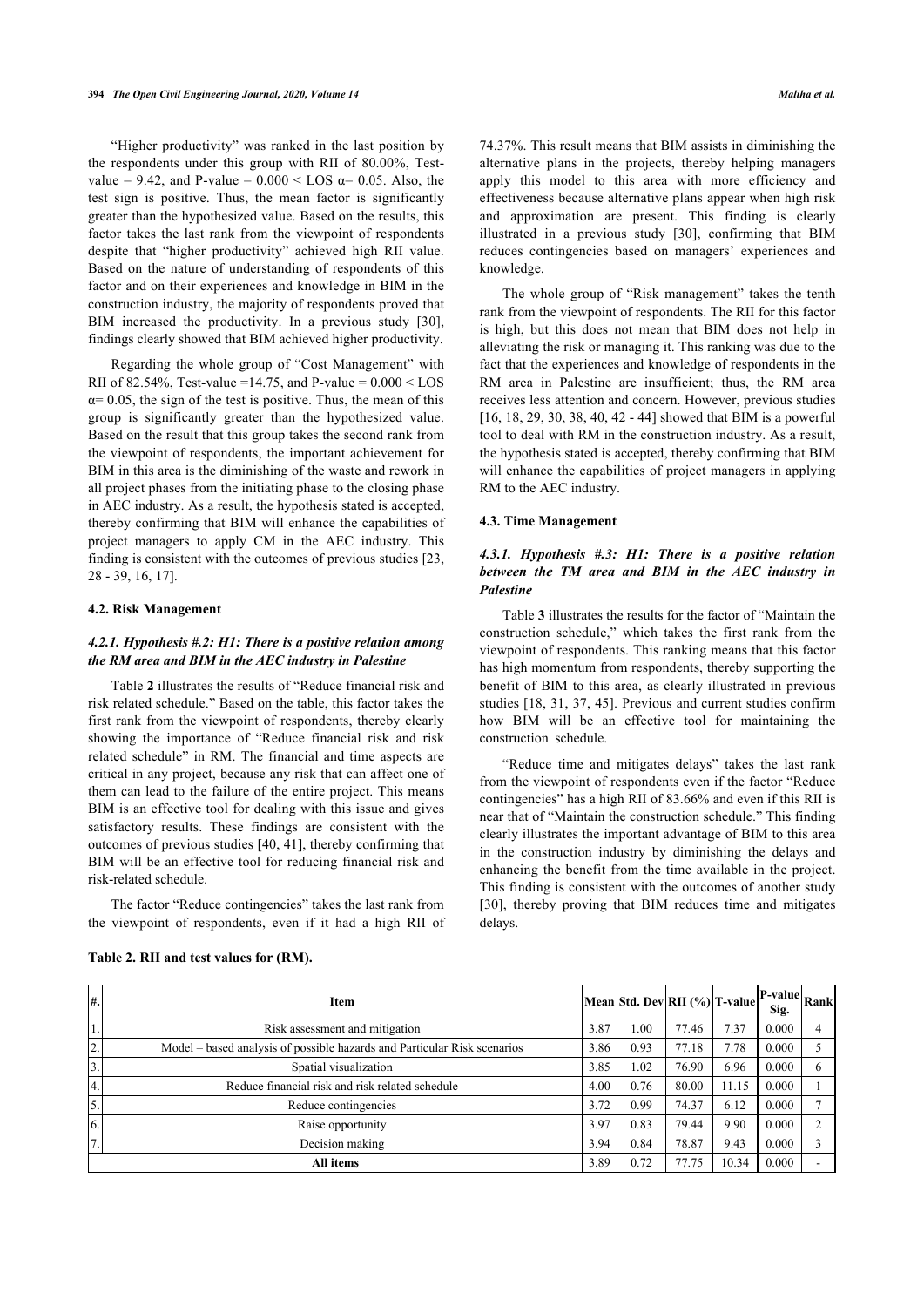<span id="page-8-0"></span>

| Table 3. RII and test values for (TM). |  |  |  |  |  |  |
|----------------------------------------|--|--|--|--|--|--|
|----------------------------------------|--|--|--|--|--|--|

| $#$ . | Item                               | Mean | <b>Std. Dev</b> | RII(%) | <b>T-value</b> | P-value<br>Sig. | Rank |
|-------|------------------------------------|------|-----------------|--------|----------------|-----------------|------|
|       | Reduce time and mitigates delays   | 4.18 | 0.85            | 83.66  | 11.72          | 0.000           |      |
| ٠.    | Maintain the construction schedule | 4.25 | 0.82            | 85.07  | 12.83          | 0.000           |      |
| . ر   | Timely monitoring the progress     | 4.19 | 0.92            | 83.71  | 10.77          | 0.000           |      |
|       | All items                          | 4.20 | 0.81            | 83.99  | 12.44          | 0.000           |      |

#### <span id="page-8-1"></span>**Table 4. RII and test values for (REM).**

| ₩.            | Item                                                                           |      | Mean Std. Dev RII (%) T-value |       |       | $ P-value $<br>Sig. | <b>Rank</b> |
|---------------|--------------------------------------------------------------------------------|------|-------------------------------|-------|-------|---------------------|-------------|
|               | Reduce conflicts by Enhancing Interdisciplinary collaboration and coordination | 4.01 | 0.89                          | 80.28 | 9.64  | 0.000               |             |
| $\sim$<br>ız. | Reference for conflicts                                                        | 3.90 | 0.91                          | 78.03 | 8.32  | 0.000               |             |
| 3.            | Efficient use of resource and tracking                                         | 4.03 | 0.81                          | 80.56 | 10.69 | 0.000               |             |
| 4.            | Collectively make decision                                                     | 4.14 | 0.76                          | 82.82 | 12.62 | 0.000               |             |
| 5.            | Inventory management                                                           | 3.79 | 0.79                          | 75.77 | 8.40  | 0.000               |             |
|               | All items                                                                      | 3.97 | 0.68                          | 79.49 | 12.04 | 0.000               |             |

The whole group of "Time Management" takes the first rank from the viewpoint of respondents. This finding indicates how powerful BIM can be when used as a tool in TM and its benefits. Also, this result illustrates the awareness of the respondents of the importance of TM and the effects of using BIM on it. As a result, the hypothesis stated is accepted, which confirms that BIM will enhance the capabilities of project managers to apply TM to the AEC industry. This finding was also mentioned in other studies [[18,](#page-13-17) [30](#page-13-28), [31,](#page-13-34) [33](#page-13-36), [37,](#page-13-35) [45](#page-14-1) - [47\]](#page-14-2).

#### **4.4. Resource Management**

# *4.4.1. Hypothesis #.4: H1: There is a positive relation between the REM area and BIM in the AEC industry in Palestine*

Table**4** illustrates the results for "Collectively make decision." This factor takes the first rank from the viewpoint of respondents. Decision-making is a critical issue for managers because it can lead to the failure of the project. BIM provides benefit to the factor of "Collectively make decision," which can help the managers decrease the risks related to this factor by making decisions based on different viewpoints from the team and by depending on a unified model. This finding is clearly illustrated in other studies [\[45,](#page-14-1) [48\]](#page-14-3), confirming how BIM will be an effective tool for collectively making decisions.

"Inventory management" takes the last rank from the viewpoint of respondents even if the factor "Reduce contingencies" has a high RII (75.77%). Such a ranking is due to the limited knowledge and experience of the respondents of the benefit of BIM for this factor. However, this does not mean that BIM is not effective. A previous study [\[49\]](#page-14-4) shows that respondents can change their perspective and will be able to see the benefit of BIM to this factor when they learn more about it.

The whole group of "Resource Management" takes the seventh rank from the viewpoint of respondents. BIM provides so many benefits to the REM area, which are clear in the 5D model. With this model, a manager can manage all kinds of resources, such as human and material resources. As a result, the hypothesis stated is accepted, thereby confirming that BIM will enhance the capabilities of project managers to apply REM to the AEC industry. This result is also mentioned in previous studies [\[18](#page-13-17), [19,](#page-13-18) [30](#page-13-28), [33,](#page-13-36) [37](#page-13-35), [40,](#page-13-30) [45](#page-14-1), [48](#page-14-3) - [54](#page-14-5)].

# **4.5. Procurement Management**

# *4.5.1. Hypothesis #.5: H1: There is a positive relation between the PROM area and BIM in the AEC industry in Palestine*

Table **[5](#page-8-2)** illustrates the results for "Good procurement plan, Limit the requisition list, and Diminishing of errors," which takes the first rank from the viewpoint of respondents. This means that this factor is the main benefit of BIM to the PROM area when applied. Moreover, this ranking confirms that BIM is good for many areas in the planning phase, including PROM. Previous studies [\[33,](#page-13-36) [45](#page-14-1)] clearly illustrate how BIM can provide a good procurement plan, limit the requisition list, and diminish errors in the PROM area in construction industry.

# <span id="page-8-2"></span>**Table 5. RII and test values for (PROM).**

| ∦.  | Item                                     | Meanl | Std. Dev RII (%) T-value P-value Rank |       |      | Sig.  |  |
|-----|------------------------------------------|-------|---------------------------------------|-------|------|-------|--|
|     | Product description and modeling         | 3.87  | 0.91                                  | 77.46 | 8.09 | 0.000 |  |
| 12. | Contractual management for procurement   | 72    | 0.89                                  | 74.65 | 6.91 | 0.000 |  |
|     | Integrity and Reliability of procurement | 3.86  | 0.95                                  | 77.18 | 7.66 | 0.000 |  |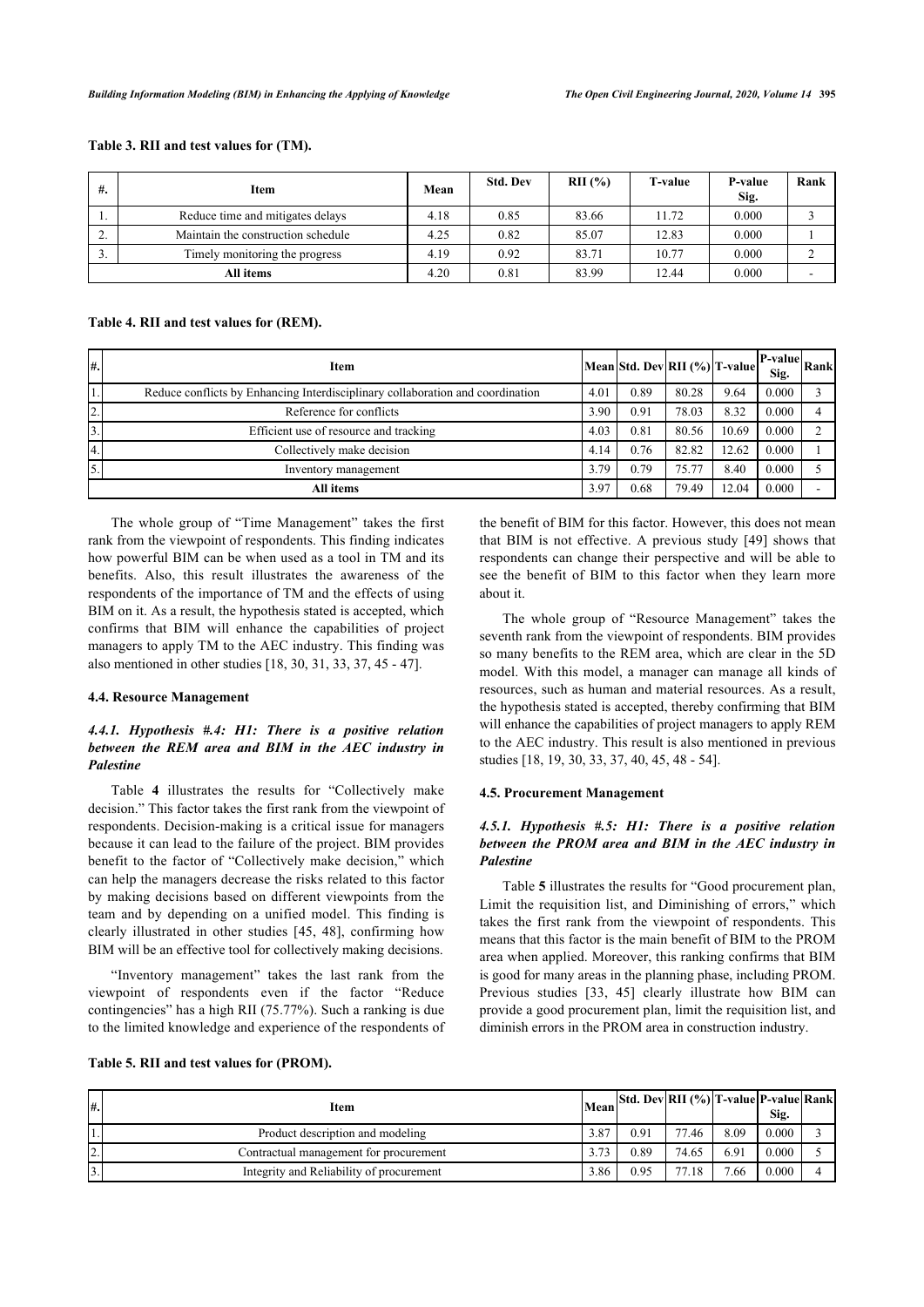*(Table 5) contd.....* 

|           | $ #$ . | Item                                                                           |      | Mean Std. Dev RII (%) T-value P-value Rank |       |       | Sig.  |  |
|-----------|--------|--------------------------------------------------------------------------------|------|--------------------------------------------|-------|-------|-------|--|
| 4.        |        | Good procurement plan and Limit the requisition list and Diminishing of errors | 4.04 | 0.79                                       | 80.80 | 10.93 | 0.000 |  |
| I٢<br>IJ. |        | Managing deliveries                                                            | 4.03 | 0.81                                       | 80.56 | 10.69 | 0.000 |  |
|           |        | All items                                                                      | 3.90 | 0.67                                       | 78.08 | 11.31 | 0.000 |  |

"Contractual management for procurement" takes the last rank from the viewpoint of respondents, but this does not mean that BIM is not effective on this factor, because this factor has a high RII value of 74.65%. Moreover, the benefit can be applied *via* BIM, because BIM is active in the REM and STM areas, leading to its effectiveness on the contractual management in the procurement process. A previous study[[21](#page-13-20)] showed the same results. The last position of this factor in the ranking is due to the nature of respondents' understanding, but the majority of respondents prove that BIM improves "Contractual management for procurement" based on their experiences and knowledge.

The whole group of "Procurement Management" takes the ninth rank from the viewpoint of respondents. BIM brings many benefits for this area, such as product description and modeling, contractual management for procurement, integrity and reliability of procurement, good procurement plan, limiting the requisition list, diminishing of errors, and managing deliveries. All these benefits will enhance the capabilities of the manager to apply BIM to this area with more effectiveness and efficiency. As a result, the hypothesis stated is accepted, which confirms that BIM will enhance the capabilities of project managers to apply PROM to the AEC industry. Also, this finding is mentioned in previous studies [\[21](#page-13-20), [33,](#page-13-36) [45](#page-14-1)].

# **4.6. Scope Management**

# *4.6.1. Hypothesis #.6: H1: There is a positive relation between the SCM area and BIM in the AEC industry in Palestine*

Table **[6](#page-9-0)** illustrates the results of "Visual scoping of work," which takes the first rank from the viewpoint of respondents. This means the benefit that BIM brings to this area is so vital, because when there is visualization for the scope of work, no detail will be missed in the project. This happens when a model with high LOD and at least with 4D type is used. These

<span id="page-9-0"></span>

| Table 6. RII and test values for (SCM). |  |  |  |  |  |  |
|-----------------------------------------|--|--|--|--|--|--|
|-----------------------------------------|--|--|--|--|--|--|

benefits can be easily achieved by using BIM, as implied by findings of the current study and in a previous research work [[31\]](#page-13-34).

"Element based model" takes the last rank from the viewpoint of respondents despite this benefit. This finding means that each element in the model can be differentiated because each element has unique characteristics different from the others. Also, the model can provide a comprehensive vision for the project in total and helps the managers in SCM based on the fact that each element will be known in the project. This is clearly illustrated in a previous study [[16\]](#page-13-15). The ranking result is due to the nature of understanding of respondents of this factor. However, the majority of respondents prove that BIM is a satisfactory element-based model based on their experiences and knowledge.

The group of "Scope Management" takes the fifth rank from the viewpoint of respondents. This means that BIM can bring many benefits to this area, such as element-based model and visual scoping of work, which will help managers control and monitor this area during the phases of the project. As a result, the hypothesis stated is accepted, which confirms that BIM will enhance the capabilities of project managers to apply SCM to the AEC industry. This result is consistent with the outcomes of previous studies [[16,](#page-13-15) [31](#page-13-34)].

# **4.7. Stakeholders Management**

# *4.7.1. Hypothesis #.7: H1: There is a positive relation between the STM area and BIM in the AEC industry in Palestine*

Table **[7](#page-9-1)** illustrates the results for "Informed decisions from stakeholder," which takes the first rank from the viewpoint of respondents. This benefit is so important, because based on the interaction among the stakeholders, they are able to make informed decisions due to the unified model. Also, this result is clearly illustrated in [\[55](#page-14-6)].

| #. | Item                   | Mean | <b>Std. Dev</b> | RII(%) | <b>T-value</b> | P-value<br>Sig. | Rank |
|----|------------------------|------|-----------------|--------|----------------|-----------------|------|
|    | Element based model    | 3.94 | 0.91            | 78.87  | 8.75           | 0.000           |      |
| ٠. | Visual scoping of work | 4.06 | 0.84            | 81.13  | 10.56          | 0.000           |      |
|    | All items              | 4.00 | 0.81            | 80.00  | 10.45          | 0.000           |      |

# <span id="page-9-1"></span>**Table 7. RII and test values for (STM).**

| $ #$ . | Item                                                                        |      | Mean Std. Dev RII (%) T-value |       |            | P-value<br>Sig. | Rank |
|--------|-----------------------------------------------------------------------------|------|-------------------------------|-------|------------|-----------------|------|
|        | Deal with stakeholders with different backgrounds                           | 3.89 | 0.81                          | 77.80 | 9.34       | 0.000           |      |
| $\sim$ | Enhancing stakeholder involvement, communication and Fostering relationship | 5.97 | 0.85                          | 78.59 | $Q^{\eta}$ | 0.000           |      |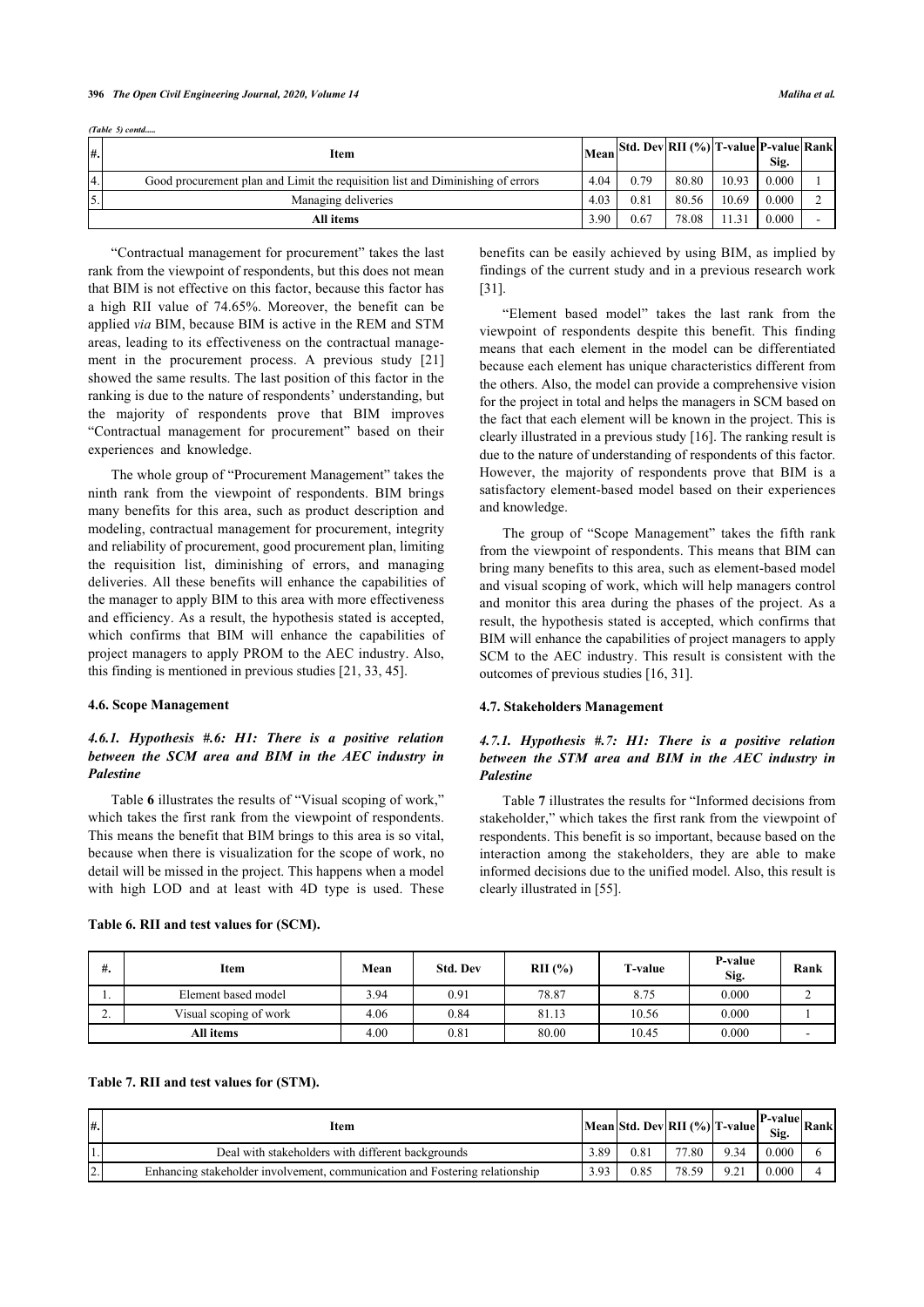| ₩.             | Item                                      |      | Mean Std. Dev RII (%) T-value |       |       | $ P-value $ Rank<br>Sig. |  |
|----------------|-------------------------------------------|------|-------------------------------|-------|-------|--------------------------|--|
| 3.             | Client satisfaction, trust and confidence | 3.85 | 0.94                          | 76.90 | 7.61  | 0.000                    |  |
| Α.             | Positive impact on marketing              | 3.90 | 0.91                          | 78.03 | 8.32  | 0.000                    |  |
| 5.             | Mitigate conflicts                        | 3.96 | 0.89                          | 79.15 | 9.12  | 0.000                    |  |
| 6.             | Core managing                             | 4.04 | 0.78                          | 80.85 | 11.22 | 0.000                    |  |
| $\overline{ }$ | Informed decisions from stakeholder       | 4.08 | 0.69                          | 81.69 | 13.2  | 0.000                    |  |
|                | All items                                 | 3.95 | 0.67                          | 79.03 | 11.95 | 0.000                    |  |

*(Table 7) contd.....* 

"Client satisfaction, trust, and confidence" takes the last rank from the viewpoint of respondents, which does not mean this benefit is not reachable by using BIM. This ranking result happened because of the nature of respondents' understanding of this factor, but the majority of respondents accept that this benefit is vital to the STM area. For example, client satisfaction, trust, and confidence are achievable when the client has a comprehensive vision of the project, which occurs due to the full-detailed BIM. This finding is clearly illustrated in previous studies [\[31](#page-13-34), [46,](#page-14-7) [49](#page-14-4)].

The whole group of "Stakeholders management" takes the eightieth rank from the viewpoint of respondents, confirming that BIM has many benefits to this area, as follows: dealing with stakeholders from different backgrounds; enhancing stakeholder involvement; communication and fostering relation-ships; client satisfaction, trust, and confidence; positive impact on marketing; mitigating conflicts; core management; and informed decisions from stakeholder. All of these benefits help project managers by improving their ability to manage this area. As a result, the hypothesis stated is accepted, confirming that BIM will enhance the capabilities of project managers to apply STM to the AEC industry. This finding is also mentioned in previous studies [\[16,](#page-13-15) [19](#page-13-18), [29,](#page-13-27) [31](#page-13-34), [34,](#page-13-37) [39](#page-13-29), [45,](#page-14-1) [46](#page-14-7), [49,](#page-14-4) [55](#page-14-6)].

# **4.8. Integration Management**

# *4.8.1. Hypothesis #.8: H1: There is a positive relation between IM area and BIM in the AEC industry in Palestine*

Table **[8](#page-10-0)** illustrates the results for "Information availability" which takes the first rank from the viewpoint of respondents. This led to thought more about BIM as a good tool for enhancing information availability which will promote the capabilities of PM in the IM area. Also, as known who owns the information owns the field and this consistent with the outcomes of that is clearly illustrated in a previous research

### work [[49\]](#page-14-4).

"Integrated project delivery with increase collaboration and integration" takes the last rank from the viewpoint of respondents. Still, on the same side, its RII value high and equal to 80.28% which means it is not different as compared to the first factor. Also, Integrated Project Delivery (IDP) is such a wide broad term which means it will achieve all of the knowledge areas with full competence and more effectiveness at the same way, will give PMs full control on the outcomes of the project with less waste and rework. This finding is clearly illustrated in these previous studies [[16,](#page-13-15) [19](#page-13-18), [47\]](#page-14-2).

The whole group of "Integration Management" takes the third rank from the viewpoint of respondents, confirming that BIM has many benefits to this area, as follows: integrated project delivery with increased collaboration; and integration of unified system; cost and schedule integration; visualization and immersion experience; the inclusion of all parties; information availability; better coordination between documents; and logic analysis. The findings is also mentioned in these previous studies [\[16](#page-13-15), [17,](#page-13-16) [19](#page-13-18), [33,](#page-13-36) [39](#page-13-29), [44,](#page-14-0) [45](#page-14-1), [47](#page-14-2), [49,](#page-14-4) [52](#page-14-8), [56](#page-14-9)]. As a result, the hypothesis stated is accepted, confirming that BIM will enhance the capabilities of project managers to apply STM in the AEC industry.

#### **4.9. Safety Management**

# *4.9.1. Hypothesis #.9: H1: There is a positive relation between SM area and BIM in the AEC industry in Palestine*

Table **[9](#page-11-0)** illustrates the results for "Safety communication" which takes the first rank from the viewpoint of respondents. This means that it will be a big achievement in the SM area as a whole and the COM area because based on that will have fewer mistakes, reworks, and waste in the project due to safety issues [[57](#page-14-10), [58\]](#page-14-1) clearly illustrated in a previous research work [[44](#page-14-0)]. Also, it confirms how BIM will be an effective tool for safety communication.

| #.               | Item                                                                    |      | Mean Std. Dev RII (%) T-value |       |       | <b>P-valuel.</b><br>Sig. | Rank |
|------------------|-------------------------------------------------------------------------|------|-------------------------------|-------|-------|--------------------------|------|
|                  | Integrated project delivery with increase collaboration and integration | 4.01 | 0.78                          | 80.28 | 10.90 | 0.000                    |      |
| $\overline{2}$ . | Unified system                                                          | 4.06 | 0.81                          | 81.13 | 11.01 | 0.000                    |      |
| 3.               | Cost and schedule integration                                           | 4.15 | 0.82                          | 83.10 | 11.84 | 0.000                    |      |
| 4.               | Visualization and immersion experience                                  | 4.07 | 0.85                          | 81.41 | 10.60 | 0.000                    |      |
| 5.               | Information availability                                                | 4.23 | 0.78                          | 84.51 | 13.27 | 0.000                    |      |
| 6.               | Better coordination between documents                                   | 4.20 | 0.77                          | 83.94 | 13.14 | 0.000                    |      |
| 7.               | Logic analysis                                                          | 4.14 | 0.78                          | 82.82 | 12.32 | 0.000                    |      |
|                  | All items                                                               | 4.12 | 0.67                          | 82.45 | 14.20 | 0.000                    |      |

#### <span id="page-10-0"></span>**Table 8. RII and test values for (IM).**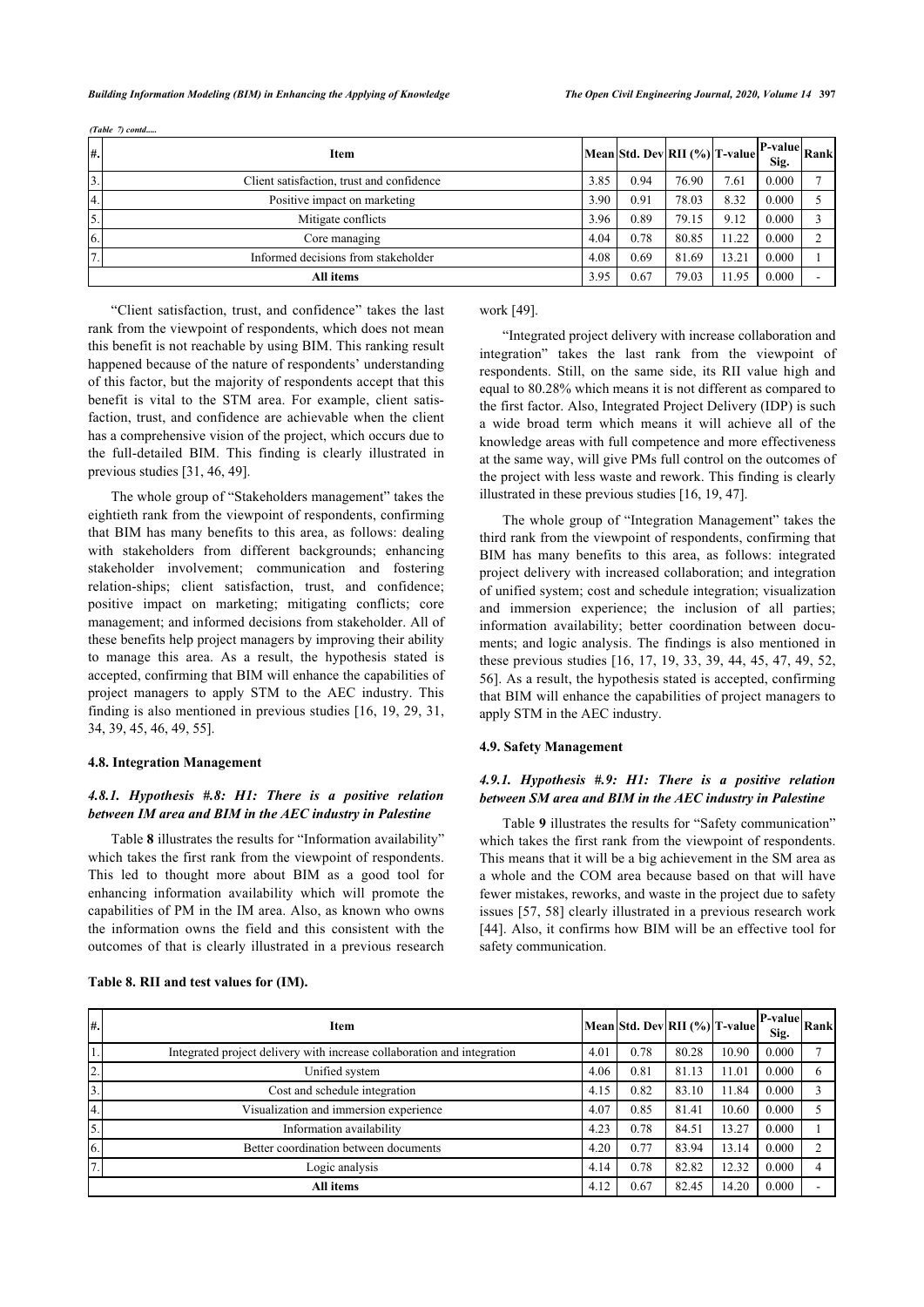| #         | Item                           | Mean | <b>Std. Dev</b> | RII(%) | <b>T-value</b> | P-value<br>Sig. | Rank |
|-----------|--------------------------------|------|-----------------|--------|----------------|-----------------|------|
| . .       | Automated safety code checking | 3.85 | 0.90            | 76.90  | 7.87           | 0.000           |      |
| <u>.</u>  | Design for safety              | 3.90 | 0.86            | 78.03  | 8.79           | 0.000           |      |
|           | Safety communication           | 3.92 | 0.81            | 78.31  | 9.57           | 0.000           |      |
| All items |                                | 3.89 | 0.80            | 77.75  | 9.39           | 0.000           |      |

<span id="page-11-0"></span>**Table 9. RII and test values for (SM).**

"Automated safety code checking" takes the last rank from the viewpoint of respondents which does not mean that BIM cannot derive the value of RII which is high and near to the first factor value. This means that the majority of the respondents agree that BIM is beneficial and based on this will bring a strong tool for PMs to be applied on SM area also. Subsequently, the safety code will be fully applied in the projects and decrease the risks by anticipating it with using scenarios which BIM models can brings it to check all of the safety issues. And that is consistent with these previous studies [[35,](#page-13-38) [44](#page-14-0), [59\]](#page-14-11).

The whole group of "Safety Management" takes the eleventh rank from the viewpoint of respondents. On the same side, respondents were not sure about the abilities and readiness of BIM to provide full control for PMs in SM area. But also, it is still that the maturation level of BIM is currently sufficient to solve the safety issues. Also, more information from the institutions to enhance the application of BIM is required [\[27](#page-13-1), [30,](#page-13-28) [35,](#page-13-38) [44](#page-14-0), [45,](#page-14-1) [47](#page-14-2), [59](#page-14-11)]. As a result, the hypothesis stated is accepted, confirming that BIM will enhance the capabilities of project managers to apply SM in the AEC industry.

#### **4.10. Quality Management**

# *4.10.1. Hypothesis #.10: H1: There is a positive relation between QM area and BIM in the AEC industry in Palestine*

Table **[10](#page-11-1)** illustrates the results for "Efficient information utilization" which takes the first rank from the viewpoint of respondents. This means that based on using BIM from the PMs, the maximum benefit from available information will be achieved. The finding is also consistent with previous research work [\[39](#page-13-29)] and confirms how BIM will be so effective tool for

<span id="page-11-1"></span>

| Table 10. RII and test values for (QM). |  |  |  |  |
|-----------------------------------------|--|--|--|--|
|-----------------------------------------|--|--|--|--|

efficient information utilization.

"Defect management system and recording" takes the last rank from the viewpoint of respondents but it does not mean that BIM cannot derive the value of RII which is high and near to the first factor value at the same side. This means that BIM can be a powerful tool for PMs to be able to manage QM area with more effectiveness and efficiency by depending on the defect management system which by this the rework, waste and, omissions will be avoidable. The finding is clearly illustrated in previous studies[[30,](#page-13-28) [33](#page-13-36), [34\]](#page-13-37).

The whole group of "Quality Management" takes the sixth rank from the viewpoint of respondents. BIM can be a strong tool for QM area for PMs and it is confirmed based on the benefits provided from it for QM area mentioned in previous studies [[18](#page-13-17), [19](#page-13-18), [24](#page-13-23), [30,](#page-13-28) [33,](#page-13-36) [34,](#page-13-37) [39,](#page-13-29) [40,](#page-13-30) [43](#page-14-12) - [48,](#page-14-3) [51](#page-14-13), [53](#page-14-14), [55](#page-14-6), [60](#page-14-15) - [62](#page-14-16)]. As a result, the hypothesis stated is accepted, confirming that BIM will enhance the capabilities of project managers to apply QM in the AEC industry.

#### **4.11. Communication Management**

# *4.11.1. Hypothesis #.11: H1: There is a positive relation between the COM area and BIM in the AEC industry in Palestine*

Table **[11](#page-12-0)** illustrates the results for "Planning several responsibilities" which takes the first rank from the viewpoint of respondents which means responsibilities will be distributed so well on the team from the PMs based on using the BIM. Also, this will decrease the conflicts which will happen if the responsibilities are not well managed at the same time hence ineffective COM will be achieved b[y t](#page-13-29)he PMs as clearly illustrated in previous research work [39].

| $#$ .            | Item                                         | Mean | <b>Std. Dev</b> | RII(%) | <b>T-value</b> | P-value<br>Sig. | Rank |
|------------------|----------------------------------------------|------|-----------------|--------|----------------|-----------------|------|
| 1.               | Defect management system and recording       | 3.86 | 0.80            | 77.18  | 9.07           | 0.000           | 10   |
| 2.               | Decrease repeat errors and avoiding rework   | 4.06 | 0.84            | 81.13  | 10.56          | 0.000           | 3    |
| 3.               | Enhancing quality by Quality status feedback | 3.99 | 0.85            | 79.72  | 9.73           | 0.000           | 5    |
| $\overline{4}$ . | Physical clash detection                     | 3.93 | 0.88            | 78.59  | 8.87           | 0.000           | 8    |
| 5.               | Detecting failure root-cause                 | 3.97 | 0.86            | 79.44  | 9.51           | 0.000           | 6    |
| 6.               | Lower waste and omissions                    | 3.90 | 0.88            | 78.03  | 8.62           | 0.000           | 9    |
| 7.               | Timely supervising quality                   | 3.96 | 0.82            | 79.15  | 9.86           | 0.000           | 7    |
| 8.               | Maintenance helping                          | 4.00 | 0.85            | 80.00  | 9.97           | 0.000           | 4    |
| 9.               | Comprehensive quality information repository | 4.08 | 0.81            | 81.69  | 11.34          | 0.000           | 2    |
| 10.              | Efficient information utilization            | 4.11 | 0.77            | 82.25  | 12.24          | 0.000           |      |
|                  | All items                                    | 3.99 | 0.66            | 79.72  | 12.53          | 0.000           |      |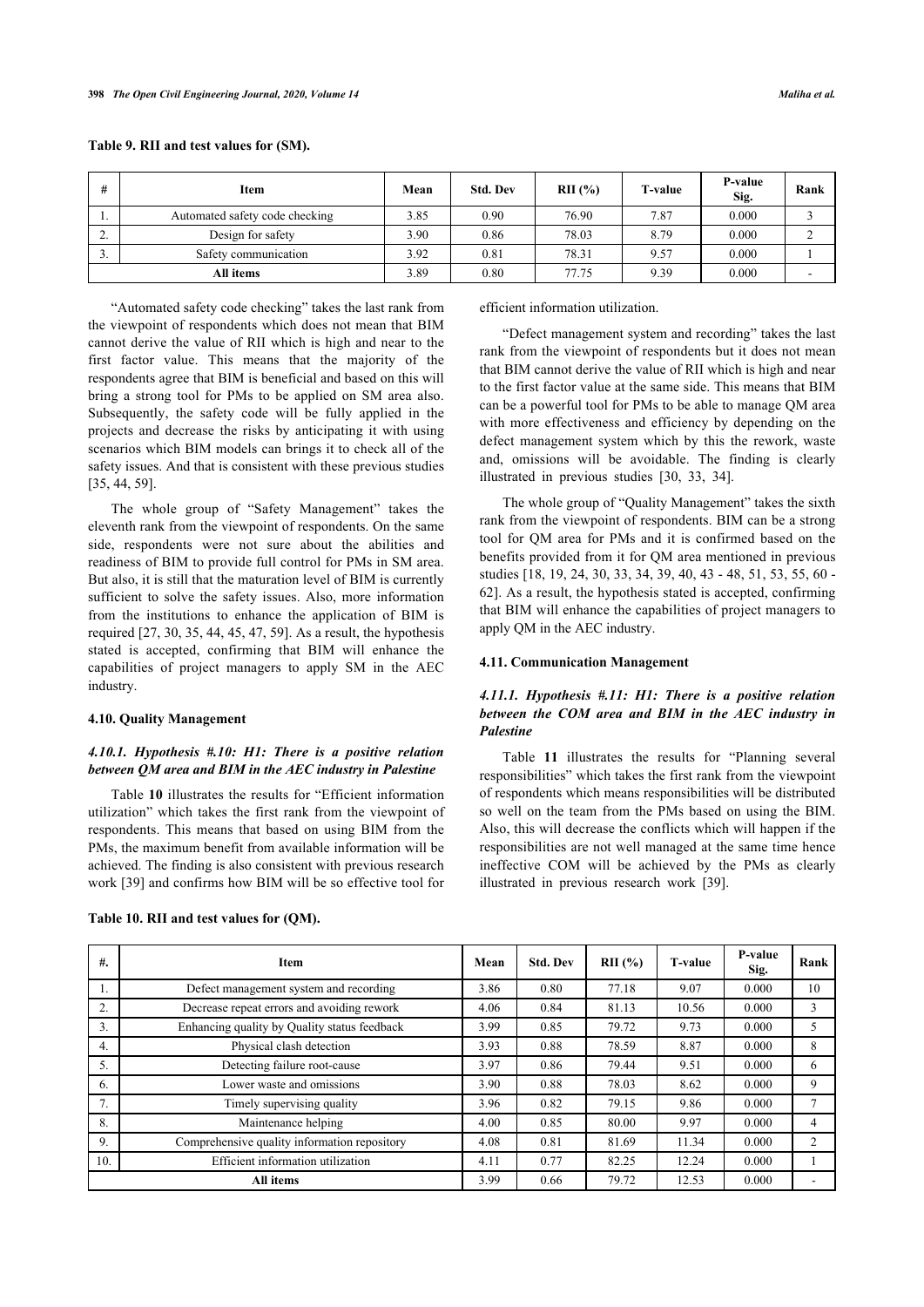| ₩.             | Item                                                         |      | Mean Std. Dev RII (%) T-value |       |       | $ P-value $ Rank<br>Sig. |  |
|----------------|--------------------------------------------------------------|------|-------------------------------|-------|-------|--------------------------|--|
|                | Centralized, Structured data management and Information flow | 4.06 | 0.81                          | 81.13 | 11.01 | 0.000                    |  |
| $\overline{2}$ | Descriptive information (Object and it is information)       | 4.10 | 0.81                          | 81.97 | 11.38 | 0.000                    |  |
| 3.             | Planning several responsibilities                            | 4.14 | 0.83                          | 82.82 | 11.54 | 0.000                    |  |
| 4.             | Model based approach of working                              | 4.09 | 0.86                          | 81.80 | 10.71 | 0.000                    |  |
| 5.             | Unique language                                              | 4.00 | 0.85                          | 80.00 | 9.97  | 0.000                    |  |
| 6.             | Clear and concise channel (Enhancing communication)          | 3.96 | 0.84                          | 79.15 | 9.66  | 0.000                    |  |
| 7.             | Speed up understanding                                       | 4.03 | 0.84                          | 80.56 | 10.26 | 0.000                    |  |
| 8.             | Decision making                                              | 4.08 | 0.82                          | 81.69 | 11.09 | 0.000                    |  |
|                | All items                                                    | 4.06 | 0.68                          | 81.16 | 13.07 | 0.000                    |  |

# <span id="page-12-0"></span>**Table 11. RII and test values for (COM).**

"Clear and concise channel (Enhancing communication)" takes the last rank from the viewpoint of respondents but it does not mean it is not a benefit of BIM because RII value is 79.15% which mean this value is so high if compared to the RII value of the first factor at the same time. BIM can be powerful to decrease the conflicts which resulted from the communication channels contradictions. Also, that happens when all team members work on the same model, which means there is a coincide on all details in the model. The finding also is consistent with these previous studies [[30,](#page-13-28) [33](#page-13-36), [34\]](#page-13-37).

The whole group of "Communication Management" takes the fourth rank from the viewpoint of respondents, confirming that BIM has many benefits to this area, as follows: Centralized, Structured data management and Information flow; descriptive information (Object and it is information); planning several responsibilities; model based approach of working; unique language; clear and concise channel (Enhancing communication) ; speed up understanding and decision making. This finding is also consistent with these previous studies [[18](#page-13-17), [19,](#page-13-18) [24,](#page-13-23) [30](#page-13-28), [33,](#page-13-36) [34,](#page-13-37) [39](#page-13-29), [40](#page-13-30), [43](#page-14-12) - [48,](#page-14-3) [51](#page-14-13), [53](#page-14-14), [55,](#page-14-6) [60](#page-14-15) - [66\]](#page-14-14). As a result, the stated hypothesis is accepted, confirming that BIM will enhance the capabilities of project managers to apply COM in the AEC industry.

# **CONCLUSION AND RECOMMENDATION**

In achieving the aim of the study, the primary objective has been outlined and made through the findings from the analysis of collected questionnaires. This objective is related to the study questions, which are developed to increase knowledge and familiarity with the subject. The outcomes contribute to the elucidation of the contribution of BIM to the application of KAs in the AEC industry in Palestine in the most effective way. Study findings of the RII test indicate that BIM has different positive impacts on the application of KAs in the AEC industry in Palestine. BIM positively affects some KAs more than others from professional viewpoint. KAs based on the degree of positive BIM impact that obtained top ranking according to the respondents are as follows: (1) TM; (2) CM; (3) IM; (4) COM; (5) SCM; (6) QM; (7) REM; (8) STM; (9) PROM; (10) RM; and (11) SM.

Also, to achieve this objective, 11 hypotheses were tested by applying statistical analysis. They all have been accepted. The findings of the hypotheses are as follows:

**-** At first for H1, H2, H3, H4, H5, H6, H7, H8, H9, H10, and H11, based on the statistical results, a strong positive relationship was found between BIM technology in the AEC industry in Palestine and the following factors: Time Management (TM); Cost Management (CM); Integration Management (IM); Communication Management (COM); Scope Management (SCM); Quality Management (QM); Resource Management (REM); Stakeholders Management (STM); Procurement Management (PROM); Risk Management (RM); and Safety Management (SM). Thus, the increasing application of BIM by the project managers will increase the effectiveness of applying the KAs to the AEC industry in the Gaza strip.

Each KA is ranked based on the effectiveness of BIM's application in each one. For instance, BIM shows high effectiveness when applied to TM, which is performed based on the following factors: reduction of time and mitigating delays; maintaining the construction schedule; and timely monitoring of progress using BIM.

Based on the achieved objective of this study and the results, the recommendations are presented as follows:

Its recommended to increase the awareness about the BIM among the engineers in general and project managers, specifically in the construction industry to promote the application of KAs in any project.

Its recommended to start technical training in programs and to start using tools related to BIM to enhance the awareness of BIM for knowledge and experience.

Its recommended to build a framework for applying BIM in the construction industry to enhance project management.

Its recommended to use BIM as management tool rather than technical to enhance PMs capabilities in applying knowledge areas in construction industry.

Its recommended to start the adoption of BIM technology based on some of regulations and laws, which needed to create it by the government of Palestine to organize the applying of BIM technology.

# **CONSENT FOR PUBLICATION**

Not applicable.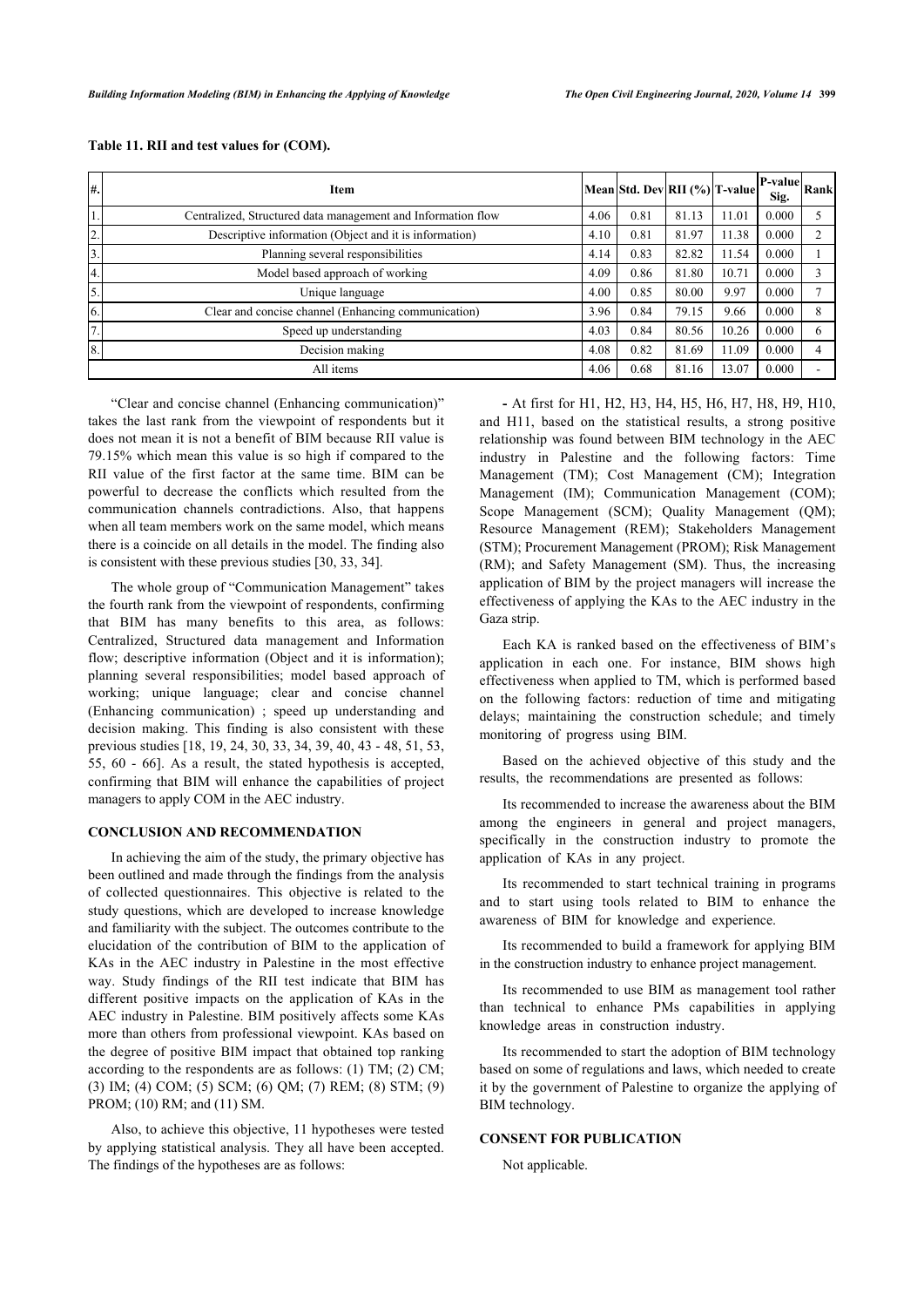# <span id="page-13-19"></span>**AVAILABILITY OF DATA AND MATERIALS**

Not applicable.

### <span id="page-13-20"></span>**FUNDING**

None.

# <span id="page-13-21"></span>**CONFLICT OF INTEREST**

The authors declare no conflict of interest, financial or otherwise.

# <span id="page-13-23"></span><span id="page-13-22"></span>**ACKNOWLEDGEMENTS**

Declared none.

# <span id="page-13-25"></span><span id="page-13-24"></span><span id="page-13-0"></span>**REFERENCES**

- [1] A. Enshassi, F.M. Arain, and B. Tayeh, "Subcontractor prequalification practices in Palestine", *Int. J. Constr. Manag.,* vol. 10, pp. 45-74, 2010.
- <span id="page-13-1"></span>[2] A. Enshassi, J. Al-Najjar, and M. Kumaraswamy, "Delays and cost overruns in the construction projects in the Gaza Strip", *J. Financ. Managem. Prop. Construc.,* 2009.
- <span id="page-13-26"></span><span id="page-13-2"></span>[3] Palestinian Central Bureau of Statistics, *Palestinian Central Bureau of Statistics ( PCBS ) 2018, Gaza Strip, Palestine,* 2018.
- <span id="page-13-27"></span><span id="page-13-3"></span>[4] Palestinian Central Bureau of Statistics, *Palestinian Central Bureau of Statistics ( PCBS ) 2012, Gaza Strip, Palestine,* 2012.
- <span id="page-13-4"></span>[5] Palestinian Central Bureau of Statistics, http://www.pcbs.gov.ps/post. aspx?lang=en&ItemID=3636
- <span id="page-13-28"></span><span id="page-13-5"></span>[6] B.A. Tayeh, K. Al Hallaq, A.H. Al Faqawi, W.S. Alaloul, and S.Y. Kim, "Success factors and barriers of last planner system implementation in the gaza strip construction industry", *Open Constr. Build. Technol. J.,* p. 12, 2018. [\[http://dx.doi.org/10.2174/1874836801812010389\]](http://dx.doi.org/10.2174/1874836801812010389)
- <span id="page-13-34"></span><span id="page-13-6"></span>[7] A. Enshassi, and L. AbuHamra, "Challenges to the utilization of BIM in the palestinian construction industry", *Int. J. Constr. Proj. Manag.,*
	- vol. 8, pp. 103-123, 2017. [\[http://dx.doi.org/10.22260/ISARC2017/0130](http://dx.doi.org/10.22260/ISARC2017/0130)]
- <span id="page-13-36"></span><span id="page-13-7"></span>[8] A. Fazli, S. Fathi, M.H. Enferadi, M. Fazli, and B. Fathi, "Appraising effectiveness of Building Information Management (BIM) in project management", *Procedia Technol.,* vol. 16, pp. 1116-1125, 2014. [\[http://dx.doi.org/10.1016/j.protcy.2014.10.126\]](http://dx.doi.org/10.1016/j.protcy.2014.10.126)
- <span id="page-13-8"></span>[9] Project Management Institute, *A guide to the project management* body of knowledge (PMBOK guide), 6<sup>th</sup> ed. Project Management Institute: NewtownSquare, 2017.
- <span id="page-13-37"></span><span id="page-13-9"></span>[10] A. Watt, Project Management, Blackwell Science, https:// books.google.ps/books?id=lJWKjwEACAAJ
- <span id="page-13-38"></span><span id="page-13-10"></span>[11] S. Sayyed, "Proposition of BIM framework for managing town planning, sanctioning and monitoring of construction works", *Savitribai Phule Pune University,* 2018.
- <span id="page-13-11"></span>[12] D. Mehran, "Exploring the adoption of BIM in the UAE construction industry for AEC Firms", *Procedia Eng.,* vol. 145, pp. 1110-1118, 2016.
	- [\[http://dx.doi.org/10.1016/j.proeng.2016.04.144](http://dx.doi.org/10.1016/j.proeng.2016.04.144)]
- <span id="page-13-35"></span><span id="page-13-12"></span>[13] E. Alreshidi, M. Mourshed, and Y. Rezgui, "Factors for effective BIM governance", *J. Build. Eng.,* p. 10, 2017. [\[http://dx.doi.org/10.1016/j.jobe.2017.02.006\]](http://dx.doi.org/10.1016/j.jobe.2017.02.006)
- <span id="page-13-32"></span><span id="page-13-13"></span>[14] A.F. Onyango, *Interaction between lean construction and BIM (Degree Project).,* Department of Real Estate and Construction Management, 2017.
- <span id="page-13-29"></span><span id="page-13-14"></span>[15] R. Lahdou, and D. Zetterman, *BIM for project managers how project managers can utilize BIM in construction projects,* 2011.https://pdfs.semanticscholar. org/68b7/fe659aece85881daa86cc2c72b4858e1f586.pdf?\_ga=2.11632 756.1141348521.1577047290-1712735846.1568401418
- <span id="page-13-30"></span><span id="page-13-15"></span>[16] S. Rokooei, *Building information modeling in project management: Necessities.,* Challenges and Outcomes, 2015. [\[http://dx.doi.org/10.1016/j.sbspro.2015.11.332\]](http://dx.doi.org/10.1016/j.sbspro.2015.11.332)
- <span id="page-13-31"></span><span id="page-13-16"></span>[17] S-L. Fan, C-H. Wu, and C-C. Hun, "Integration of cost and schedule using BIM", *Tamkang Institute of Technology,* vol. 18, pp. 223-232, 2015.
- <span id="page-13-33"></span><span id="page-13-17"></span>[18] S. Azhar, *Building Information Modeling (BIM).,* Trends, Benefits, Risks, and Challenges for the AEC Industry, 2011.
- <span id="page-13-18"></span>[19] J. Ratajczak, G. Malacarne, D. Krause, and D. Matt, *The BIM*

*approach and stakeholders integration in the AEC Sector – Benefits and Obstacles in South Tyrolean Context,* 2015.

- [20] Y. Arayici, P. Coates, L. Koskela, M. Kagioglou, C. Usher, and K. O'Reilly, "BIM adoption and implementation for architectural practices", *Struct. Surv.,* vol. 29, pp. 7-25, 2011. [\[http://dx.doi.org/10.1108/02630801111118377\]](http://dx.doi.org/10.1108/02630801111118377)
- [21] A. Aguiar Costa, and A. Grilo, *BIM-based E-procurement: An innovative approach to construction.,* E-Procurement, 2015. [\[http://dx.doi.org/10.1155/2015/905390](http://dx.doi.org/10.1155/2015/905390)]
- [22] M. Enshassi, K. Hallaq, and B. Tayeh, "Limitation factors of Building Information Modeling (BIM) implementation", *Open Constr. Build. Technol. J.,* p. 13, 2019. [\[http://dx.doi.org/10.2174/1874836801913010189\]](http://dx.doi.org/10.2174/1874836801913010189)
- [23] S. Vitásek, and J. Zak, "BIM for Cost Estimation",  $3^{rd}$  Int. Conf. Eng.
- *Sci. Technol. Eng. Sci. Technol,* 2018pp. 1-6 Košice [24] G. Wang, *Building information modeling for quality management in*
- *infrastructure construction projects,* 2014.
- [25] Z. Chen, J. Glass, and G. Hobbs, *Mccormick, BIM for resources management,* 2017.
- [26] Y. Zou, S. Jones, and A. Kiviniemi, *BIM and Knowledge Based Risk Management System: A Conceptual Model,* 2015.https://www.research gate.net/publication/283046144\_BIM\_and\_Knowledge\_Based\_Risk\_ Management\_System\_A\_Conceptual\_Model
- [27] M. Kiviniemi, K. Sulankivi, K. Kähkönen, T. Mäkelä, and M.-L. Merivirta, "BIM-based safety management and communication for building construction", *VTT Res. Notes.,* vol. 2597, 2011.
- [28] P. Smith, "Project cost management with 5D BIM", *Procedia Soc. Behav. Sci.,* vol. 226, pp. 193-200, 2016. [\[http://dx.doi.org/10.1016/j.sbspro.2016.06.179](http://dx.doi.org/10.1016/j.sbspro.2016.06.179)]
- [29] J. Melzner, I. Feine, S. Hollermann, J. Rütz, and H.-J. Bargstädt, *The influence of building information modeling on the communication management of construction projects,* 2015.
- [30] A. Tomek, and P. Matějka, "The impact of BIM on risk management as an argument for its implementation in a construction company", *Procedia Eng.,* vol. 85, pp. 501-509, 2014.
- [\[http://dx.doi.org/10.1016/j.proeng.2014.10.577](http://dx.doi.org/10.1016/j.proeng.2014.10.577)]
- [31] S. Singh, E. Chinyio, and S. Suresh, *The implementation of stakeholder management and building information modelling (BIM) in UK construction projects,* 2018.
- [32] Z. Hořelica, O. Mertlová, I. Vykydal, and J. Žák, *Využití digitálních metod a zavedení informačního modelování staveb jako nástroj k dosažení vyšší efektivnosti staveb financovaných Státním fondem dopravní infrastruktury,* vol. 1, 2017.
- [33] X. Li, J. Xu, and Q. Zhang, "Research on construction schedule management based on BIM technology", *Procedia Eng.,* vol. 174, pp. 657-667, 2017.

[\[http://dx.doi.org/10.1016/j.proeng.2017.01.214](http://dx.doi.org/10.1016/j.proeng.2017.01.214)]

- [34] S. Dubas, and J. Pasławski, "The concept of improving communication in BIM during transfer to operation phase on the Polish market", *Procedia Eng.,* vol. 208, pp. 14-19, 2017.
	- [\[http://dx.doi.org/10.1016/j.proeng.2017.11.015](http://dx.doi.org/10.1016/j.proeng.2017.11.015)]
- [35] C.-H. Li, and T.-H. Zhou, *Application of BIM for Safety Management During Construction,* 2017.

[\[http://dx.doi.org/10.12783/dtetr/mcee2016/6429](http://dx.doi.org/10.12783/dtetr/mcee2016/6429)] [36] B.A. Tayeh, W.S. Alaloul, and W.B. Muhaisen, "Challenges facing

small-sized construction firms in the gaza strip", *Open Civ. Eng. J.,* p. 13, 2019.

[\[http://dx.doi.org/10.2174/1874149501913010051\]](http://dx.doi.org/10.2174/1874149501913010051)

- [37] K. Goh, H. Goh, and S. Toh, *Enhancing communication in construction industry through BIM.,* 2014, pp. 313-324.https:// core.ac.uk/download/pdf/42955097.pdf
- [38] W. Liu, H. Guo, H. Li, and Y. Li, *Using BIM to Improve the Design and Construction of Bridge Projects: A Case Study of a Long-span Steel-box Arch Bridge Project,* 2014. [\[http://dx.doi.org/10.5772/58442\]](http://dx.doi.org/10.5772/58442)
- [39] L. Chen, and H. Luo, "A BIM-based construction quality management model and its applications", *Autom. Construct.,* vol. 46, pp. 64-73, 2014.

[\[http://dx.doi.org/10.1016/j.autcon.2014.05.009\]](http://dx.doi.org/10.1016/j.autcon.2014.05.009)

- [40] C. Eastman, P. Teicholz, R. Sacks, and K. Liston, *BIM handbook: A guide to building information modeling for owners, managers, designers, engineers and contractors.,* John Wiley & Sons, 2011.
- [41] B.A. Tayeh, T.J. Salem, Y.I. Abu Aisheh, and W.S. Alaloul, "Risk Factors Affecting the Performance of Construction Projects in Gaza Strip", *Open Civ. Eng. J.,* p. 14, 2020.
- [42] Y. Zou, A. Kiviniemi, and S. Jones, *BIM-based risk management: challenges and opportunities, eindhoven,* 2015.https://www.research